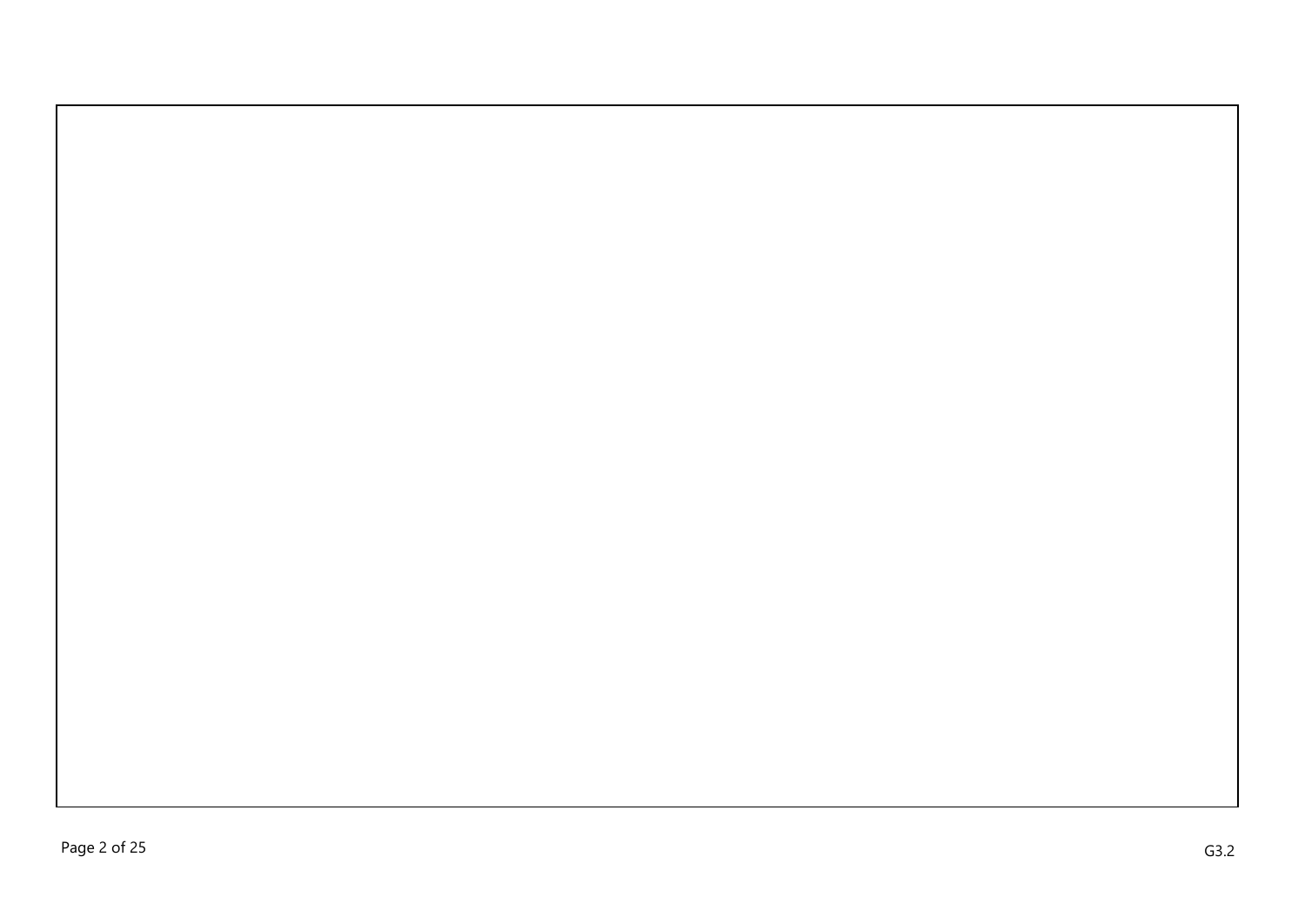| #              | Island        | House Name | Name               | Sex       | National ID | ، ه ، ره<br>مر، مر                         | ىئرىتر                              |
|----------------|---------------|------------|--------------------|-----------|-------------|--------------------------------------------|-------------------------------------|
|                | Lh. Kurendhoo |            |                    |           |             |                                            |                                     |
|                | Lh. Kurendhoo | Aahama     | Ihusana Moosa      | F         | A152337     | پرسر                                       | ەر ئەستىر بىر ئە                    |
| 2              | Lh. Kurendhoo | Aahama     | Mohamed Abdulla    | M         | A215587     | پرسر                                       | ور ە ر د<br>تر پر پر تر<br>صقعرالله |
| $\mathsf{3}$   | Lh. Kurendhoo | Aahama     | Ahmed Mueen        | M         | A215665     | پزر                                        | أرەر دەپر                           |
| 4              | Lh. Kurendhoo | Aahama     | Ibrahim Muneer     | M         | A215666     | پرسر                                       | ە ھەترىر <sup>ە</sup><br>وسربر      |
| 5              | Lh. Kurendhoo | Aahama     | Aminath Salaama    | F         | A215667     | پرسر                                       | $\frac{22}{334}$ $\frac{2}{9}$      |
| $\,$ 6 $\,$    | Lh. Kurendhoo | Aahama     | Matheen Mohamed    | ${\sf M}$ | A220644     | پرسر                                       | أترمي وره رو                        |
| $\overline{7}$ | Lh. Kurendhoo | Aamoo      | Mohamed Azman Adam | ${\sf M}$ | A213107     | ック                                         | כנסגב גם 4ם 4גם<br>בגמבת השכית התב  |
| 8              | Lh. Kurendhoo | Aashaam    | Fathimath Sana     | F         | A213172     | پر دی <sub>د</sub> ه<br>مرشتون             | قهوخو ويمر                          |
| 9              | Lh. Kurendhoo | Aashaam    | Aishath Shafa      | F         | A213177     | پر دی <sub>د</sub> ه<br>مرشتون             | أقهر شدة ومشتركة                    |
| 10             | Lh. Kurendhoo | Aashaam    | Aminath Abdulla    | F         | A215170     | پر دی <sub>د</sub> ه<br>مرشتر <del>ز</del> | أترج متعقر الله                     |
| 11             | Lh. Kurendhoo | Abhareege  | Ahmed Mohamed      | M         | A069381     | ره رسمي<br>پره سرپر                        | و رە ر د<br>تر پروتر<br>پروژو       |
| 12             | Lh. Kurendhoo | Abhareege  | Aminath Ahmed      | F         | A123580     | ره رسمي<br>د ه رسمي                        | أثرم تكثر المراد وراد               |
| 13             | Lh. Kurendhoo | Abhareege  | Mohamed Zuhair     | ${\sf M}$ | A215124     | ره رسمي<br>پره رسمي                        | כנסנכ בלהב                          |
| 14             | Lh. Kurendhoo | Abhareege  | Aishath Zoona      | F         | A215125     | رەر<br>  پەھەسىمەي                         | پھر دیکھیے<br>مصرف سکھی<br>ح مگر    |
| 15             | Lh. Kurendhoo | Abhareege  | Sanfa Ahmed        | F         | A215151     | ره رسمي<br>پره سرپر                        | سەھدى<br>پرورد                      |
| 16             | Lh. Kurendhoo | Abhareege  | Mariyam Zidna      | F         | A215152     | رەر<br>مەھ ئەمىرى                          | د ۱۵ د ۱۵ د کمر                     |
| 17             | Lh. Kurendhoo | Aisham     | Ibrahim Ismail     | M         | A085347     | لهَ مرشوقه                                 | ە ھەترىرى<br>س<br>مەشۇر بۇ          |
| 18             | Lh. Kurendhoo | Aisham     | Abdulla Agil       | M         | A214144     | أتزمر ينذقه                                | <mark>بر صور</mark> الله<br>ەرتى بى |
| 19             | Lh. Kurendhoo | Aisham     | Aminath Inaya      | F         | A214145     | أترمر ينكره                                | ەستىر<br>أزمر بنرد                  |
| 20             | Lh. Kurendhoo | Aisham     | Aishath Abdulla    | F         | A215589     | ړېږ شو                                     | ەھىراللە<br>ړ د شوه                 |
| 21             | Lh. Kurendhoo | Aisham     | Ahmed Sammah       | M         | A221165     | مەرىشەۋ                                    | پرور و<br>سەۋر                      |
| 22             | Lh. Kurendhoo | Akiri      | Yoosuf Moosa       | M         | A091110     | مزبوعيه                                    | دو مح<br>در حره<br>مرسسو            |
| 23             | Lh. Kurendhoo | Akiri      | Mohamed Yoosuf     | M         | A214739     | وزیر سر                                    | כנים בי מדי כם<br>בג'ונפי היי       |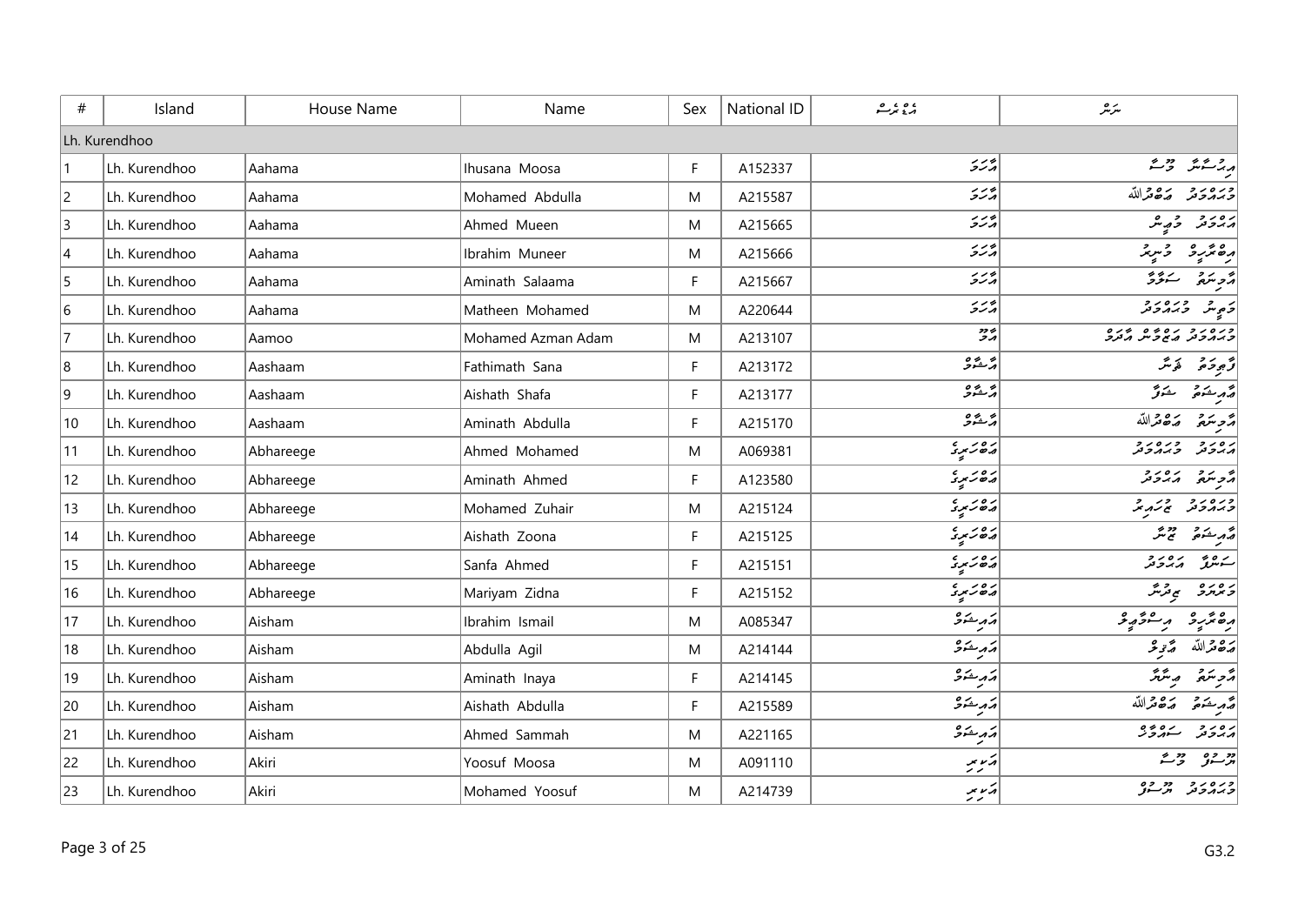| 24 | Lh. Kurendhoo | Akiri              | Hawwa Fazla          | F           | A214743 | وسيسمه                               | برە ئەشىر                                   |
|----|---------------|--------------------|----------------------|-------------|---------|--------------------------------------|---------------------------------------------|
| 25 | Lh. Kurendhoo | Alamaage           | Ahmed Hussain        | M           | A053451 | ر ر » ،<br>پرنوبر                    | رەرو جەكىرىگە                               |
| 26 | Lh. Kurendhoo | Alamaage           | Aminath Adam         | F           | A115641 | ر ر د »<br>پرنوبری                   | أثرجه منزة<br>پور ہ<br>مرتزو                |
| 27 | Lh. Kurendhoo | Alimasge           | Aminath Aboobakuru   | F           | A127892 | لأمرخ سفو                            | 77777<br>أرمز شرد                           |
| 28 | Lh. Kurendhoo | Aris               | Ibrahim Ahmed        | M           | A104856 | وسمرت                                | رە ئرىر ھەرد                                |
| 29 | Lh. Kurendhoo | Aris               | Mariyam Abdulla      | F           | A213832 | وبمبره                               | وبره رودالله                                |
| 30 | Lh. Kurendhoo | Aris               | Ahmed Alim           | M           | A214394 | وبمبره                               | رەرد ئەرە                                   |
| 31 | Lh. Kurendhoo | Aris               | Fathimath Afaa       | F           | A214396 | وبمبره                               | توجوحه الكاثر                               |
| 32 | Lh. Kurendhoo | Aris               | Mohamed Athoof       | ${\sf M}$   | A220947 | وسمرت                                | כנסנכ נחס<br>כממכנג מפצ                     |
| 33 | Lh. Kurendhoo | Baani              | Mohamed Irufan       | M           | A214855 | ڪ سر<br>ح                            | ورەرو ھەجۇش                                 |
| 34 | Lh. Kurendhoo | Bahaadharuge       | Aminath Mohamed      | F           | A215378 | ر بر د د<br>ن ترتربری                | 21012 2124                                  |
| 35 | Lh. Kurendhoo | Bahaadharuge       | Fareeda Yoosuf       | $\mathsf F$ | A215382 | ر بر د د<br>ن ترتربری                | ۇ بېرىتر ھۆردۈ                              |
| 36 | Lh. Kurendhoo | <b>Beach Villa</b> | Ahmed Hassan         | M           | A011571 | <br> حو <sup>ر</sup> گرمرمگر         | رەرد برخش                                   |
| 37 | Lh. Kurendhoo | <b>Beach Villa</b> | Hassan Ibrahim       | M           | A214271 | ە ئۇرۇ.<br>ئ <sup>ە</sup>            |                                             |
| 38 | Lh. Kurendhoo | <b>Beach Villa</b> | Hawwa Ibrahim        | F           | A216426 | ھەمچە بەر<br>ئى                      |                                             |
| 39 | Lh. Kurendhoo | <b>Beach Villa</b> | Waseema Hassan       | $\mathsf F$ | A216434 | ھەمجە ھەقىر<br>ئ <sup>ە</sup>        | كالحاسبانج المركباني                        |
| 40 | Lh. Kurendhoo | <b>Beach Villa</b> | Maisa Ahmed          | F           | A220778 | په محرمو محر                         | أدرب مددور                                  |
| 41 | Lh. Kurendhoo | Boduhiyaage        | Mohamed Moosa        | M           | A052057 | $rac{1}{5}$                          | ورەرو دوغ                                   |
| 42 | Lh. Kurendhoo | Boduhiyaage        | Ibrahim Layaan       | M           | A220198 | پر د پر پر<br>  پی پر بر پر          | رە ئەر ئەئە                                 |
| 43 | Lh. Kurendhoo | Bodumirusmaage     | Ahmed Ashraf         | M           | A097670 | پر د پر مرد د د<br>  ۱۵ د بر سرگرد   | ره رو بر ه رو                               |
| 44 | Lh. Kurendhoo | Bodumirusmaage     | Mohamed Abdul Rahman | M           | A099410 | پر د پر مرد د د<br>  په د بر سرد د   | כנסני נסיפוניים<br>כממכת משתמי <i>ציבית</i> |
| 45 | Lh. Kurendhoo | Bodumirusmaage     | Aminath Aboobakur    | $\mathsf F$ | A126652 | بو د و د ه و و و<br>مو د پرسور       | 77/77/<br>ومحر يتمدح                        |
| 46 | Lh. Kurendhoo | Bodumirusmaage     | Abdulla Asim         | M           | A214479 | بو د په ده وي.<br>مونو پر شوې        | مَصْعَرَاللَّهُ مَرْجُو                     |
| 47 | Lh. Kurendhoo | Bodumirusmaage     | Fathimath Asima      | F.          | A214483 | پر د بره د د د د<br>  په د بر سربر د | توجوجو المبر                                |
| 48 | Lh. Kurendhoo | Bodumirusmaage     | Aishath Azma         | F.          | A214485 | د د پر مرد د د                       | وكرشكو وهاد                                 |
| 49 | Lh. Kurendhoo | Bulaasamge         | Aishath Mohamed      | $\mathsf F$ | A086257 | د و به ده ،<br>حو سکو د              | ه دره دره دره<br><i>م</i> گرشو درگرونر      |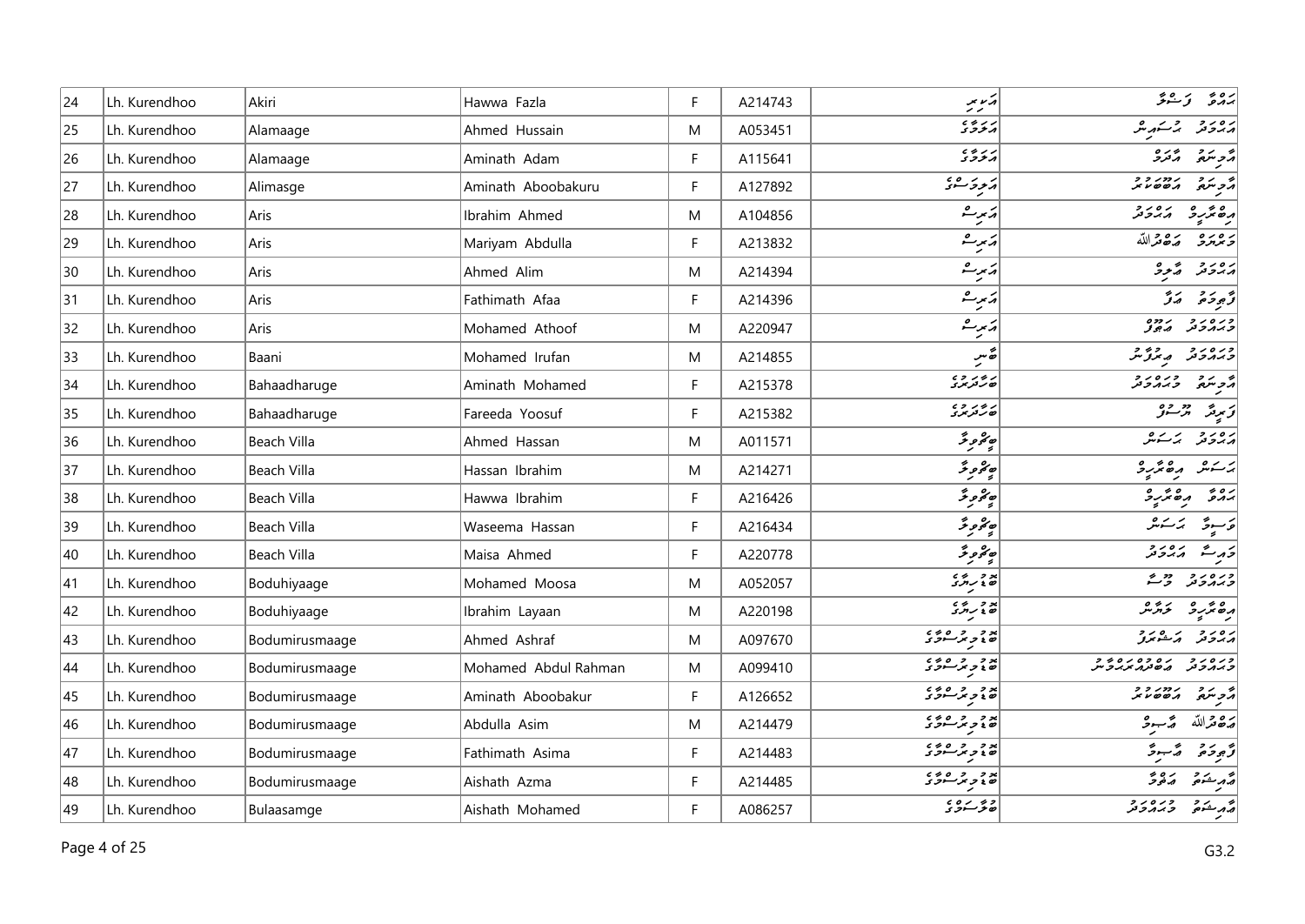| 50 | Lh. Kurendhoo | Bulaasamge          | Hawwa Ibrahim        | F | A214476 | د د بره ،<br>حوکرد د                 | ەھترىرى<br> رەپچ                                              |
|----|---------------|---------------------|----------------------|---|---------|--------------------------------------|---------------------------------------------------------------|
| 51 | Lh. Kurendhoo | <b>Bulbul House</b> | Aminath Ibrahim      | F | A062333 | وه وه ر د ه<br><i>ه نو ه ن</i> رگر   | ەھ ئۆر ۋ<br>أرمز برد                                          |
| 52 | Lh. Kurendhoo | <b>Bulbul House</b> | Faheema Ibrahim      | F | A128351 | وه وه د د و ه<br><i>ه نو ه ن</i> رگر | ۇرپۇ<br>ەھ ئەرب                                               |
| 53 | Lh. Kurendhoo | <b>Bulbul House</b> | Fathimath Ibrahim    | F | A140600 | وه وه ر د م                          | و بر د<br>تر <sub>جو</sub> ر م<br>ە ھەترىر ۋ                  |
| 54 | Lh. Kurendhoo | <b>Bulbul House</b> | Madeeha Ibrahim      | F | A215110 | وه وه د د و ه<br><i>ه محره ش</i> ر   | ځ تورگ<br>ەھ ئۈرۈ                                             |
| 55 | Lh. Kurendhoo | Chaandhaneege       | Mohamed Fayaz        | M | A123581 | كۇسرىر سرچ                           | و ر ه ر و<br><i>و پر</i> پر تر<br>تر پژ شه                    |
| 56 | Lh. Kurendhoo | Chaandhaneege       | Abdul Haadee Mohamed | M | A154995 | كۇسىركىرىدى                          | גם כם מ"כ גם גב<br>גם <i>נקיב הב ה</i> רב נק                  |
| 57 | Lh. Kurendhoo | Chaandhaneege       | Ahmed Shahid         | M | A214894 | مۇسرىئر س <sub>ى</sub> ء             | رەر دېمبر تەرىخ<br>مەروىس ئىش بىر                             |
| 58 | Lh. Kurendhoo | Chaandhaneege       | Ibrahim Mufeed       | M | A214897 | كۇسىرىسى                             | ە ھەترىر <sup>ى</sup><br>رەھىرىرى<br>تر و پی تر               |
| 59 | Lh. Kurendhoo | Chaandhaneege       | Aminath Hasna        | F | A214898 | كۇسىرسرى                             | اړمز شه<br>ىر ئەيگە                                           |
| 60 | Lh. Kurendhoo | Chaandhaneege       | Mufeeda Mohamed      | F | A214900 | ڭۇسىرىسىد                            | ح پ <sub>و</sub> مگر<br>و رە ر د<br><i>د بر</i> گرىز          |
| 61 | Lh. Kurendhoo | Chaandhu            | Fathimath Ali        | F | A214949 | ر.<br>کارسربر                        | ۇ بوخ <sup>ە</sup><br>رځمنو                                   |
| 62 | Lh. Kurendhoo | Chaandhu            | Ibrahim Abdul Rahman | M | A214958 | ر.<br>کارسرتر                        | ر ه و ه ر ه د ه<br>په ه تر پر بر ژ س<br>ە ھەترىر <sup>ە</sup> |
| 63 | Lh. Kurendhoo | Chaandhu            | Aminath Muneeza      | F | A214963 | ر<br>کو سربر                         | أثرمه تنهجر<br>تر سرچ                                         |
| 64 | Lh. Kurendhoo | Coram               | Mueena Abdul Rahman  | F | A073050 | ہ بر ہ<br>مائیر <del>ز</del>         | ر ه وه ر ه د و<br>پره تربر تربر                               |
| 65 | Lh. Kurendhoo | Coram               | Abdul Rahman Abdulla | M | A128447 | ہ بر ہ<br>مائیر <del>ز</del>         | ره وه ره د ه<br>پره تربر تر س<br>صقعرالله                     |
| 66 | Lh. Kurendhoo | Coram               | Haleema Ibrahim      | F | A215171 | ہ بر ہ<br>مائیر <del>ز</del>         | ره نړۍ<br>ره نړۍ<br>برَىپچە                                   |
| 67 | Lh. Kurendhoo | Coram               | Mohamed Naseef       | M | A215176 | لإيره                                | و ر ه ر و<br><i>و پر</i> پر <del>و</del> تر<br>ىئرىب ۋ        |
| 68 | Lh. Kurendhoo | Coram               | Ibrahim Simaau       | M | A215177 | ہ بر ہ<br>مائیر <del>ز</del>         | سەۋە<br>ەرھەترىر <sup>ى</sup>                                 |
| 69 | Lh. Kurendhoo | Coram               | Ali Madheeh          | M | A215179 | لأبره                                | ړې د پره                                                      |
| 70 | Lh. Kurendhoo | Coram               | Haajarathu Shahaa    | F | A220791 | لأبره                                | جەرىر <i>جەنبى</i> گە<br>مەنب <i>ى مەنبەر</i>                 |
| 71 | Lh. Kurendhoo | Coram               | Aminath Sharuma      | F | A220793 | ہ بر ہ<br>ماسمرچ                     | شە ئىرى<br>ړې سره                                             |
| 72 | Lh. Kurendhoo | Coram               | Haleemath Mizusha    | F | A220794 | ہ بر ہ<br>مائیر <del>ز</del>         | أيَدِيرُهُ وَلَجْنَةُ                                         |
| 73 | Lh. Kurendhoo | Daim Villa          | Thooba Ahmed         | F | A104860 | ،<br>مرگه فره                        | מי גפיב<br>פיס הגבת                                           |
| 74 | Lh. Kurendhoo | Daisy Hiya          | Abdulla Umar         | M | A104888 | ې<br>ناسې سر مر                      | ەھىراللە<br>و ر د<br>در تر                                    |
| 75 | Lh. Kurendhoo | Daisy Hiya          | Hawwa Abdul Rahman   | F | A104955 | } سي سر پر<br>                       | ر ه پ<br>بر د گ<br>ر ه و ه ر ه د ه<br>پره تر بر بر تر س       |
|    |               |                     |                      |   |         |                                      |                                                               |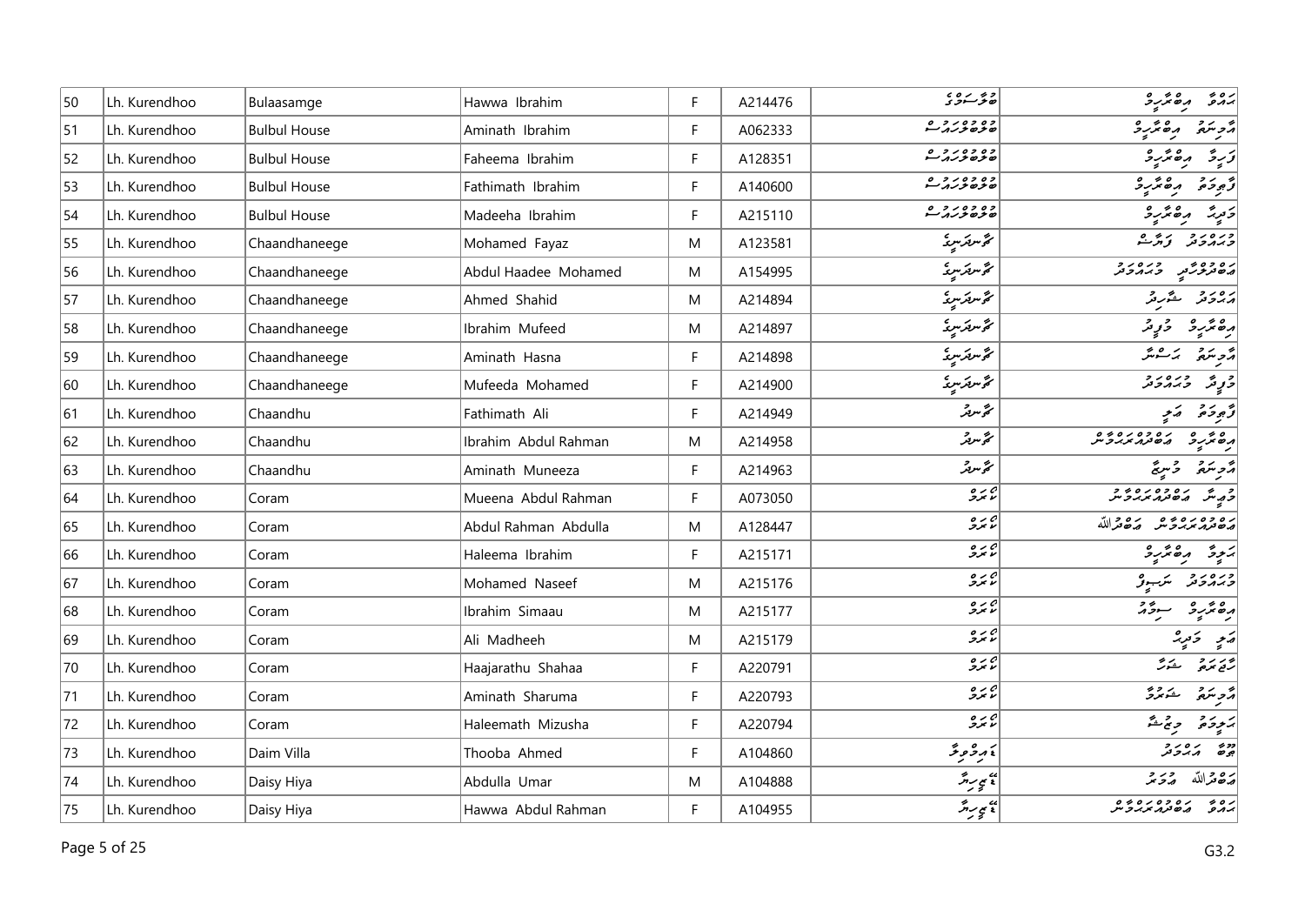| 76  | Lh. Kurendhoo | Daisy Hiya   | Aminath Haifa           | F         | A214628 | ن<br>كې محور مرگز    | أثر حريج<br>تربر بخ                                                                                  |
|-----|---------------|--------------|-------------------------|-----------|---------|----------------------|------------------------------------------------------------------------------------------------------|
| 77  | Lh. Kurendhoo | Daisy Hiya   | Aishath Sakha           | F         | A348305 | اء<br>محموسر پر      | ۇرىشكە ئىڭ                                                                                           |
| 78  | Lh. Kurendhoo | Dhoadhi      | Mausooma Abdulla        | F         | A123565 | ە<br>تىرىر           | ر و دور<br>وړ سون<br>برە تراللە                                                                      |
| 79  | Lh. Kurendhoo | Dhoadhi      | Mamsoodha Abdulla       | F         | A152165 | ارجمير               | ره دوم روورالله                                                                                      |
| 80  | Lh. Kurendhoo | Dhoadhi      | Abdulla Ibrahim         | M         | A216652 | اقدمر                | ەھ ترىرى<br>ەھەراللە                                                                                 |
| 81  | Lh. Kurendhoo | Dhoadhi      | Hawwa Abdulla           | F         | A216653 | لقمعر                | بروء روورالله                                                                                        |
| 82  | Lh. Kurendhoo | Dhoadhi      | Aminath Madyaana        | F         | A216683 | لقنبير               | أأدجر والمحمد والمراجل                                                                               |
| 83  | Lh. Kurendhoo | Dhoadhi      | Maumoona Abdulla        | F         | A216693 | اچھ<br>س             | برودوم ره والله                                                                                      |
| 84  | Lh. Kurendhoo | Dhoadhi      | Mohamed Madeeh          | M         | A216705 | حرمر                 | ورەر د پر د                                                                                          |
| 85  | Lh. Kurendhoo | Dhonveli     | Mohamed Gasim           | M         | A131638 | بره ۽<br>قرمگرمو     | ورەرو ئۆسۈ                                                                                           |
| 86  | Lh. Kurendhoo | Dhonveli     | Mariyam Warudha Mohamed | F         | A215027 | ترىرى<br>تىرىشرى م   | ג סגם גבל בגם בב<br><mark>ק</mark> ינו <i>נים פינו</i> ל פינונפינ                                    |
| 87  | Lh. Kurendhoo | Dhonveli     | Sabira Aboobakuru       | F         | A215180 | مرعره مر             | 77/2001<br>سەھ ئىر                                                                                   |
| 88  | Lh. Kurendhoo | Dhonveli     | Aishath Wirudha Mohamed | F         | A220576 | لترعرعرمه            | م الله عن المعلم المعدد المحمد المحمد المحمد المحمد المحمد المحمد المحمد المحمد المحمد المحمد المحمد |
| 89  | Lh. Kurendhoo | Dhooriyaage  | Moosa Irufan Mohamed    | M         | A246680 | ود<br>قرمروگری       | מ י גישים בגם בב<br>כ- היינית בגבבת                                                                  |
| 90  | Lh. Kurendhoo | Dhooriyaage  | Abdulla Rushdan Mohamed | M         | A246681 | ود<br>قرمروگری       | رەداللە برخوش درەرد                                                                                  |
| 91  | Lh. Kurendhoo | Dhunfinige   | Mohamed Arif            | M         | A120192 | قرشو بىر             | ورور و محموقه                                                                                        |
| 92  | Lh. Kurendhoo | Dhunfinige   | Ibrahim Ali             | ${\sf M}$ | A215434 | قرىثرو بىرگە         | رە ئۆر ئەير                                                                                          |
| 93  | Lh. Kurendhoo | Dhunfinige   | Hajara Abdulla          | F         | A215435 | قرشرو سرءُ           | محتفظ مكافية                                                                                         |
| 94  | Lh. Kurendhoo | <b>Dhuni</b> | Ahmed Mohamed           | M         | A213956 | قرسر                 | ג סגב בג סגב<br>גגבע בגגבע                                                                           |
| 95  | Lh. Kurendhoo | Dhuni        | Aishath Naseera         | F         | A214634 | و<br>ترسر            | لأربضكم الكرسولا                                                                                     |
| 96  | Lh. Kurendhoo | Diamond      | Ahmed Rameez            | M         | A214593 | 2221                 | رەرو پەر                                                                                             |
| 97  | Lh. Kurendhoo | Diamond      | Mohamed Nafiz           | M         | A214596 | ئەرىرى<br>ئ          | سگوپۇ<br>و ر ه ر د<br>تر پر تر تر                                                                    |
| 98  | Lh. Kurendhoo | Diamond      | Zifla Ibrahim           | F         | A214598 | $\frac{1}{2}$        | نرو و میگرد                                                                                          |
| 99  | Lh. Kurendhoo | Diamond      | Hawwa Ibrahim           | F         | A215213 | $\frac{1}{2}$        |                                                                                                      |
| 100 | Lh. Kurendhoo | Diamond      | Aminath Zaina           | F         | A220462 | ۍ مرځ مثرو<br>د      | ىئەرىتىر<br>أزدبتهم                                                                                  |
| 101 | Lh. Kurendhoo | Edhuruge     | Abdulla Ali             | ${\sf M}$ | A214514 | ړ و و ړ<br>پر تو پور | برە دالله كمبر                                                                                       |
|     |               |              |                         |           |         |                      |                                                                                                      |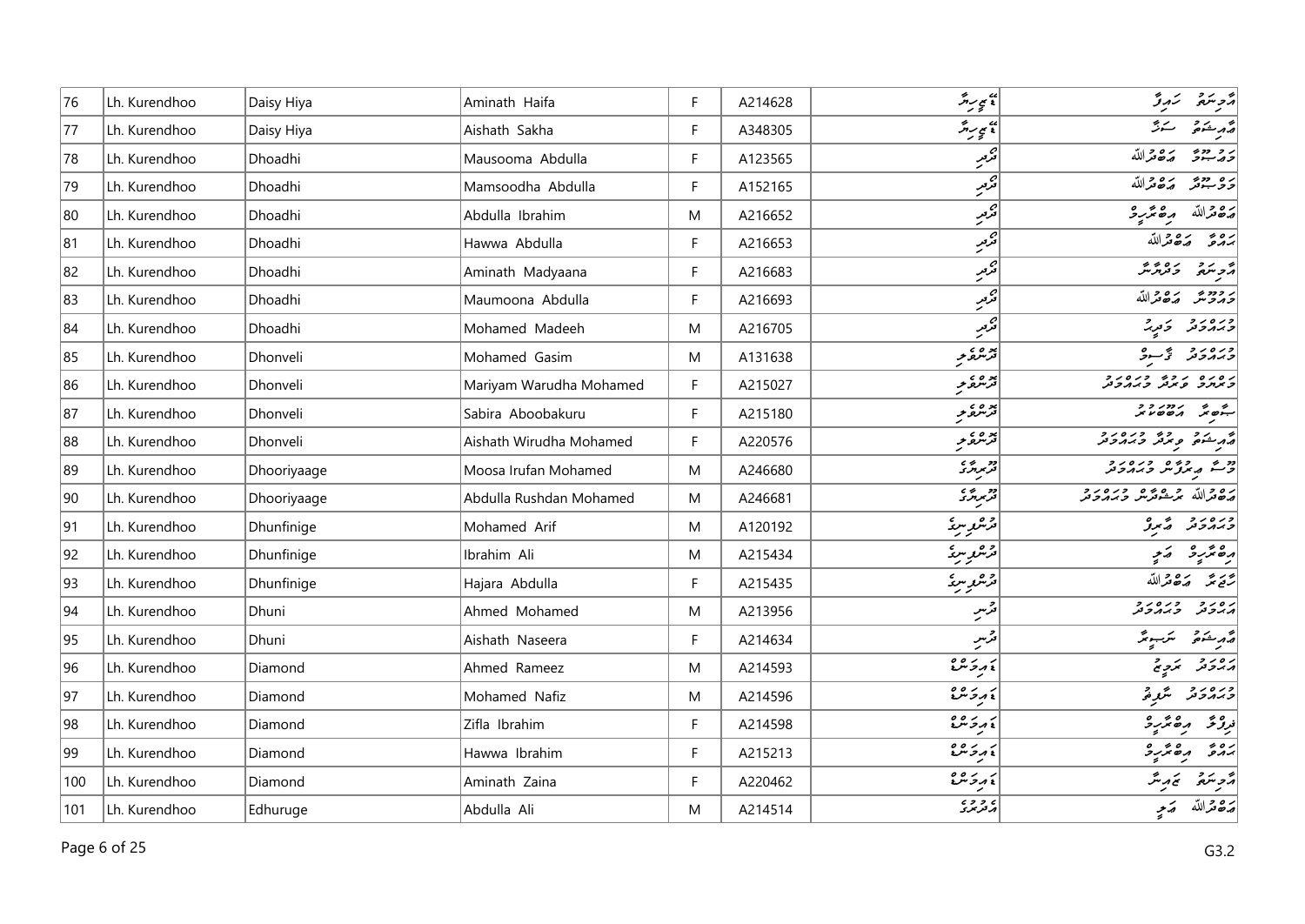| 102 | Lh. Kurendhoo | Edhuruge          | Hawwa Abdulla           | F         | A214527 | پر ج و پر<br>  پر تعربی                  | بروء رووالله                                                                                                                                                                                                                       |
|-----|---------------|-------------------|-------------------------|-----------|---------|------------------------------------------|------------------------------------------------------------------------------------------------------------------------------------------------------------------------------------------------------------------------------------|
| 103 | Lh. Kurendhoo | Edhuruge          | Zulaikha Abdulla        | F         | A214532 | ے و و ۽<br>مرکزي                         | صقصرالله<br>تح مَحَرَمَدٌ ج                                                                                                                                                                                                        |
| 104 | Lh. Kurendhoo | Emazoon           | Mohamed Shamoon         | M         | A075072 | ې پر دو ه<br>در د س                      | شەھ جو ھ<br>و ر ه ر و<br><i>و پر</i> و تر                                                                                                                                                                                          |
| 105 | Lh. Kurendhoo | Falak             | Adam Moosa              | M         | A131884 | ۇ ئە                                     | پر و دور                                                                                                                                                                                                                           |
| 106 | Lh. Kurendhoo | Falak             | Aishath Athika          | F         | A212876 | ۇئە                                      | رحمى مد<br>پ <sup>و</sup> مرشوم <sup>9</sup>                                                                                                                                                                                       |
| 107 | Lh. Kurendhoo | Farihiyaa         | Ibrahim Aboobakuru      | M         | A085408 | اؤىرىدۇ.<br>——                           |                                                                                                                                                                                                                                    |
| 108 | Lh. Kurendhoo | Farihiyaa         | Fareeda Abdul Rahman    | F         | A212777 |                                          | د ده ده ده ده ده م                                                                                                                                                                                                                 |
| 109 | Lh. Kurendhoo | Farihiyaa         | Aishath Farah           | F         | A212941 | ۇ بىرىرىتر<br>مەس                        | أوكر وأردد                                                                                                                                                                                                                         |
| 110 | Lh. Kurendhoo | Farihiyaa         | Mohamed Fathih          | M         | A245596 | ۇ بىرىدىگە<br>مەم                        | ورەرد ئەر                                                                                                                                                                                                                          |
| 111 | Lh. Kurendhoo | Farihiyaa         | Maryam Firasha          | F         | A245597 | ۇ ئىرىرى <i>د</i> ىگە                    | وءرو ويمثّ                                                                                                                                                                                                                         |
| 112 | Lh. Kurendhoo | Fazaa             | Zahira Hussain          | F         | A214950 | تریخ                                     | ې پرېژ بر شور شر                                                                                                                                                                                                                   |
| 113 | Lh. Kurendhoo | Fazaa             | Hawwa Zaahiya Ibrahim   | F         | A216781 | ترتج                                     | גוב הוא הסתיב                                                                                                                                                                                                                      |
| 114 | Lh. Kurendhoo | Fazaa             | Hussain Wafaz Ibrahim   | M         | A221030 | أقرنج                                    | بر سرمر وژبج و مندو                                                                                                                                                                                                                |
| 115 | Lh. Kurendhoo | Filinikage        | Abdulla Ibrahim         | ${\sf M}$ | A032196 | او ومبررة <sup>2</sup>                   | رەقماللە مەھمىيە                                                                                                                                                                                                                   |
| 116 | Lh. Kurendhoo | Firusham          | Aminath Nadha Ahmed     | F         | A212921 | رېږېده                                   | أأرجم المتعجم المراد والمراد                                                                                                                                                                                                       |
| 117 | Lh. Kurendhoo | Firusham          | Ahmed Ibrahim           | M         | A214326 | رېږېده                                   | גפני הסתני                                                                                                                                                                                                                         |
| 118 | Lh. Kurendhoo | Firusham          | Fathimath Abdul Rahman  | F         | A215123 | اوپر شده                                 | و د د ده ده ده ده م                                                                                                                                                                                                                |
| 119 | Lh. Kurendhoo | Fiya              | Abdulla Ibrahim         | M         | A127730 | ويز                                      | ەھىراللە<br>ەرھ ئۆر ۋ                                                                                                                                                                                                              |
| 120 | Lh. Kurendhoo | Fiya              | Khadeeja Idrees         | F         | A214181 | ويز                                      | تزمريق ويقرموه                                                                                                                                                                                                                     |
| 121 | Lh. Kurendhoo | Fiya              | Aishath Ramla           | F         | A214330 | وپڑ                                      | و در ده در در در در در شور شور در شور در شور در شور در شور در شور در این در در شور در این در در این در این در<br>موالید در سور در این در سور در سور در سور در سور در سور در سور در سور در سور در سور در سور در سور در در دارای<br> |
| 122 | Lh. Kurendhoo | Fiya              | Ahmed Fathih            | M         | A220427 | ويتر                                     | رەرد ۋەپ                                                                                                                                                                                                                           |
| 123 | Lh. Kurendhoo | Full Moon         | Hussain Abdulla         | M         | A212865 | و ه دو ه<br>تو نو چانگر                  | برسكربر وكاله الله                                                                                                                                                                                                                 |
| 124 | Lh. Kurendhoo | Full Moon         | Fathimath Yumna Hussain | F         | A212872 | و ه دو ه<br><b>ز</b> عرب                 | توجد حدوث بالمسر                                                                                                                                                                                                                   |
| 125 | Lh. Kurendhoo | Gadhahiyaage      | Ahmed Gasim             | M         | A143081 | ر در پر پر<br>د تر پر پر د               | رەرو ۋىرو                                                                                                                                                                                                                          |
| 126 | Lh. Kurendhoo | Gadhahiyaage      | Mariyam Abdul Latheef   | F         | A215023 | ئەتىر بەرگە                              | <b>ג סגם גם כם גם</b><br><i>באחר ב</i> שנות <i>ב</i> פל                                                                                                                                                                            |
| 127 | Lh. Kurendhoo | Gandhakoalhimaage | Mohamed Abdulla         | M         | A069319 | ر سور به در در در بار<br>د سور با مورد د | وره رو ده دالله                                                                                                                                                                                                                    |
|     |               |                   |                         |           |         |                                          |                                                                                                                                                                                                                                    |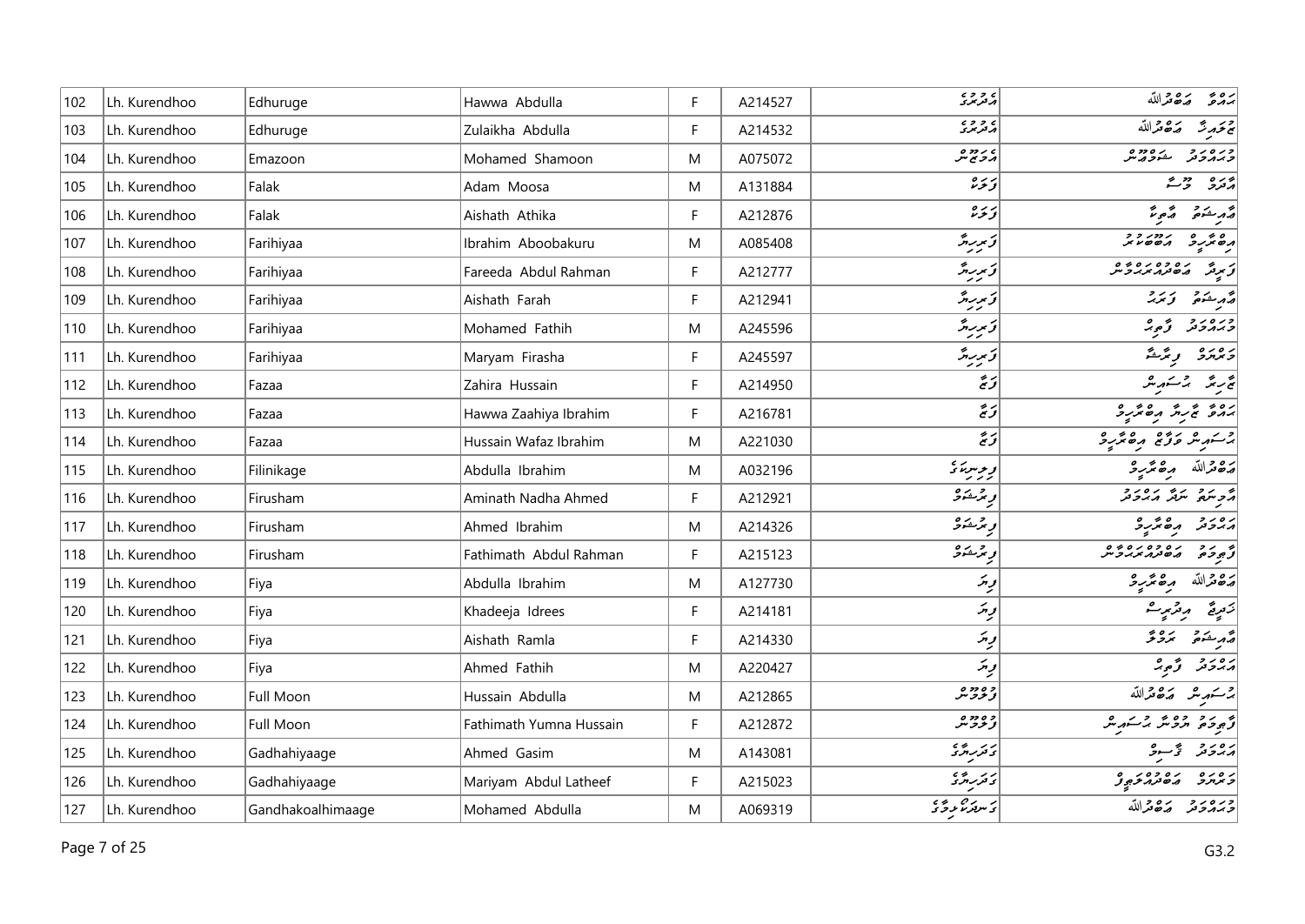| 128 | Lh. Kurendhoo | Gandhakoalhimaage | Abdulla Sifaz           | M         | A152375 | ئەسەرتىم بوڭرى                             | برە قراللە<br>سىدۇنج            |
|-----|---------------|-------------------|-------------------------|-----------|---------|--------------------------------------------|---------------------------------|
| 129 | Lh. Kurendhoo | Gandhakoalhimaage | Ahmed Samam             | M         | A215234 | ر سرچ دي.<br>د سرچرع مورځ د                | ر ه ر د<br>م.رو تر              |
| 130 | Lh. Kurendhoo | Gandhakoalhimaaqe | Mariyam Samha           | F         | A215248 | <br>  ئەستىرىئا ئىرىگە ئ                   | ئەتەر ۋ<br>سەۋر                 |
| 131 | Lh. Kurendhoo | Gaskara           | Ahmed Shareef           | M         | A113937 | ر ۱۳۷۵ تن                                  | دەر د شەرۋ                      |
| 132 | Lh. Kurendhoo | Gaskara           | Shareefa Abdul Aleem    | F         | A214771 | ى سەندىكە                                  | أشرير ما معتز ما مور            |
| 133 | Lh. Kurendhoo | Gaskara           | Mohamed Abdulla         | M         | A215736 | ى شەندىنە                                  | وره رو ده دالله                 |
| 134 | Lh. Kurendhoo | Gaskara           | Fathimath Shifa Mohamed | F         | A215738 | ىر ھەئەبجە                                 | و و د و مسرو در و د و           |
| 135 | Lh. Kurendhoo | Gaskara           | Ibrahim Shareef Mohamed | ${\sf M}$ | A220991 | ىر ھەئەبجە                                 | مەھەر ئەخسى دىمەدد              |
| 136 | Lh. Kurendhoo | Gulhazaaruge      | Rugiyya Hussain         | F         | A141333 | و ه د ر بر و ،<br>د نورنځ بود              | مرتوم محر مستور مثر             |
| 137 | Lh. Kurendhoo | Gulhazaaruge      | Hawwa Abdulla           | F         | A214981 | و ہ مربر و ،<br>ى محرم تی بىرى             | بروء رووالله                    |
| 138 | Lh. Kurendhoo | Gulhazaaruge      | Zaahidha Hussain        | F         | A214983 | و ه ر پر و ،<br>د نژرنځ برو                | ىم بەش بەر ئىسكەر بىر           |
| 139 | Lh. Kurendhoo | Gulhazaaruge      | Hawwa Thihunaan Abdulla | F         | A220567 | و ه ر پ <sub>ه</sub> و ،<br>  د نور پخ بود | بره و و حرم ره دالله            |
| 140 | Lh. Kurendhoo | Gulisthaanuge     | Shakeeba Abdul Gadir    | F         | A132401 | د په همو <sup>د پ</sup>                    | شر به مصر ده در د               |
| 141 | Lh. Kurendhoo | Gulisthaanuge     | Aminath Naila           | F         | A152170 | د پر ۱۳۹۵ وي<br>  د پر ۱۳۹۴ مرد            | ړې سرو شمه د                    |
| 142 | Lh. Kurendhoo | Gulisthaanuge     | Abdulla Hussain         | ${\sf M}$ | A214773 | <sub>جە م</sub> ەھەتتى<br>                 | مەھىراللە جەمئەر                |
| 143 | Lh. Kurendhoo | Gulisthaanuge     | Aishath Abdulla         | F         | A214774 | <sub>جە م</sub> ەھەتتە                     | مُ مشمر مَصْعَر اللّه           |
| 144 | Lh. Kurendhoo | Gulisthaanuge     | Fathimath Nashida       | F         | A214786 | دې مره ژوي                                 | أوالمج وكالمحافظ والمحر وتكر    |
| 145 | Lh. Kurendhoo | Gulisthaanuge     | Mariyam Nasira          | F         | A214787 | د په ده و د و د                            | ر ه بر ه<br>د بربرگ<br>مترسه تر |
| 146 | Lh. Kurendhoo | Gulisthaanuge     | Ahmed Shakeeb           | M         | A214788 | د وره ژويد                                 | رەرد خىرە                       |
| 147 | Lh. Kurendhoo | Gulisthaanuge     | Ibrahim Shakeeb         | ${\sf M}$ | A214789 | د په موسوم د د م<br>  د په موسوم           | مەھرىر ئىبرە                    |
| 148 | Lh. Kurendhoo | Gulshan           | Hussain Abdul Aleem     | M         | A216560 | د وي ش <sub>ک</sub> ر ه                    |                                 |
| 149 | Lh. Kurendhoo | Gulshan           | Haleema Umar            | F         | A216561 | 3 مۇشەھر                                   | يە ئەرىر                        |
| 150 | Lh. Kurendhoo | Gulshan           | Mariyam Ruhushath       | F         | A220876 | <sup>3</sup> وھ شەھر                       | رەرە دوردو                      |
| 151 | Lh. Kurendhoo | Handhuvareege     | Sharafiyya Abdul Samad  | F         | A114484 | ئەس <i>بەدە</i> بېرى                       | ر در ۵۶۵ میلاد و ۲۰۰ و در د     |
| 152 | Lh. Kurendhoo | Handhuvareege     | Abdul Samad Ibrahim     | M         | A215011 | ئەسەرىم سرىم                               |                                 |
| 153 | Lh. Kurendhoo | Handhuvareege     | Fathimath Usman         | F         | A215012 | ئەس <i>ەقرى</i> ئىرىگى                     | قه د ده وه ده ش                 |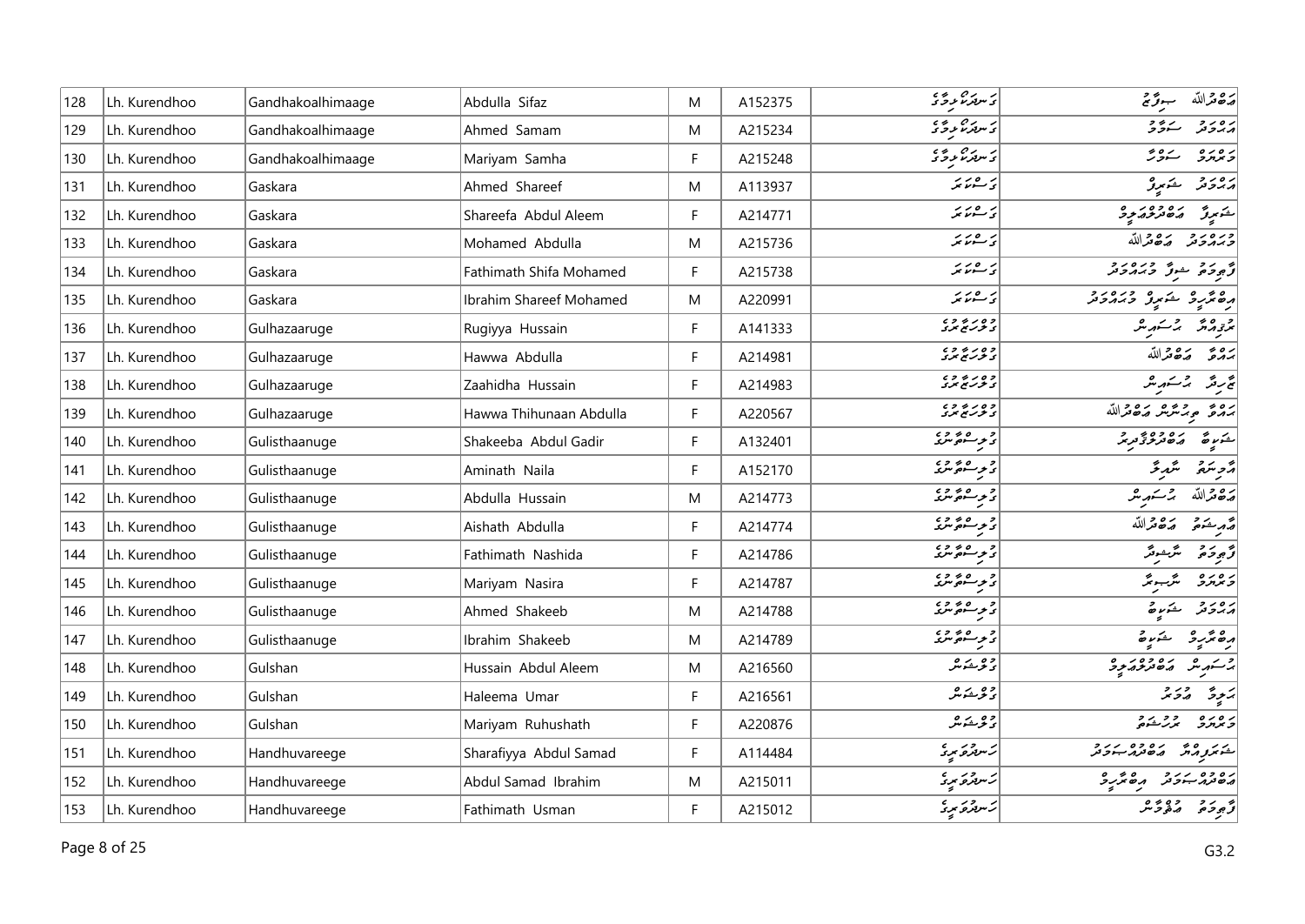| 154 | Lh. Kurendhoo | Handhuvareege     | Aminath Raudha      | F  | A215018 | ئەسە <i>تى كى</i> رى                     | برحرتمر<br>أزحر سكرد                                |
|-----|---------------|-------------------|---------------------|----|---------|------------------------------------------|-----------------------------------------------------|
| 155 | Lh. Kurendhoo | Happy Life        | Hawwa Shahula       | F. | A213017 | ر<br>ر <sub>نجو</sub> خ <sub>رمر</sub> و | برەپچ<br>شەرىتى                                     |
| 156 | Lh. Kurendhoo | Happy Life        | Idrees Ali          | M  | A213992 | ر بو <sub>ت</sub> و بر و<br>م            | ورمي کي                                             |
| 157 | Lh. Kurendhoo | Happy Light       | Idrees Umar         | M  | A045182 | ې بو ځه د ه<br>س                         | و ر و<br>در تر<br>ەر قرىبە <sup>ھ</sup>             |
| 158 | Lh. Kurendhoo | Happy Light       | Mariyam Ali         | F  | A214823 | ر<br>مربح مرضي<br>مربح                   | ده ده کم                                            |
| 159 | Lh. Kurendhoo | Happy Light       | Ahmed Najih Idrees  | M  | A220962 | تجويخهرهج                                | ړه د ته ش په مرتز پر ش                              |
| 160 | Lh. Kurendhoo | <b>Happy Side</b> | Shimla Adam         | F  | A113561 | ج پوسٹور ہ <sup>ہ</sup><br>              | خوڅرنځی او ډکري                                     |
| 161 | Lh. Kurendhoo | <b>Happy Side</b> | Adam Ibrahim        | M  | A216367 | ى<br>بەر سىردى                           | أرمزه المتحكم والمحمد                               |
| 162 | Lh. Kurendhoo | <b>Happy Side</b> | Fathimath Mohamed   | F  | A216368 | ر<br>مرب <sub>و</sub> سکور ؟             | و ر ه ر د<br>تر پر ژ تر<br>و مر د<br>ترموخ <i>ه</i> |
| 163 | Lh. Kurendhoo | <b>Happy Side</b> | Aminath Adam        | F  | A216369 | ر<br>مرب <sub>ع</sub> سنهر ؟             | أثربر مردح<br>پور ہ<br>مرکزو                        |
| 164 | Lh. Kurendhoo | <b>Happy Side</b> | Ibrahim Adam        | M  | A216371 | ر<br>مربو سے م <b>ر</b> ؟                | ېر چې پېر د<br>ر<br>پور ہ<br>مرکزو                  |
| 165 | Lh. Kurendhoo | <b>Happy Side</b> | Abdulla Adam        | M  | A254070 | ې په په مسره په د                        | ەھىراللە<br>پر ہ<br>مرکز ژ                          |
| 166 | Lh. Kurendhoo | Hathihaa          | Ibrahim Moosa       | M  | A063777 | ئەموش                                    | ەر ھەترىر <i>3</i>                                  |
| 167 | Lh. Kurendhoo | Haveereenaaz      | Sanfaa Mohamed      | F  | A114471 | ر<br>ئەربىر ئىر                          | سەھەيىتى<br>و رە ر د<br><i>د بە</i> د تر            |
| 168 | Lh. Kurendhoo | Haveereenaaz      | Mohamed Ahmed       | M  | A216119 | لىمو بىرىنىچ                             | כנסנכ נסנכ<br>כגמכ <mark>ט ה</mark> גכ <b>ט</b>     |
| 169 | Lh. Kurendhoo | Haveereenaaz      | Sakeena Abdul Gadir | F  | A216121 | ئەھ بىر يېزى<br> - ئەھمىر يېزى           |                                                     |
| 170 | Lh. Kurendhoo | Haveereenaaz      | Inaya Mohamed       | F  | A216124 | ائەمەيدىنى<br>كەنبە                      | وشرح وره دو                                         |
| 171 | Lh. Kurendhoo | Haveereenaaz      | Abdul Wahid Mohamed | M  | A216129 | ر<br>ئەربىر ئىر                          | ן 2000 - 2000 ביטר.<br>הסתיקת המרכת                 |
| 172 | Lh. Kurendhoo | Haveereenaaz      | Fathimath Sama      | F. | A216131 | ائەمەيتىقى                               | ۇۋۇۋە سۇ                                            |
| 173 | Lh. Kurendhoo | Haveereenaaz      | Aminath Shaira      | F  | A216133 | ر<br>ئە <sub>ۋ</sub> بىرىترى             | أروسي<br>شتەھ تىر                                   |
| 174 | Lh. Kurendhoo | Haveyli           | Adam Ibrahim        | M  | A213116 | رەيە                                     | وره ده تررد                                         |
| 175 | Lh. Kurendhoo | Haveyli           | Mohamed Muax        | M  | A213117 | ريمو                                     | و به و<br>تر چرنو<br>و ر ه ر د<br>تر پر ژ تر        |
| 176 | Lh. Kurendhoo | Haveyli           | Liyoosa Adam        | F  | A213143 | رەيە<br>رەبىر                            | پھوڑ<br>مرکو<br>ا و در پچ<br>ا                      |
| 177 | Lh. Kurendhoo | Haveyli           | Easa Adam           | M  | A213147 | ريمو                                     | ار مشتر<br>تو<br>پور ہ<br>مرکزو                     |
| 178 | Lh. Kurendhoo | Haveyli           | Haleemath Hanan     | F  | A213156 | رەيە<br>رەبىر                            | ر په پر د                                           |
| 179 | Lh. Kurendhoo | Haveyli           | Aminath Abdulla     | F  | A215737 | ريمو                                     | مُّحسَنَ مَصْغَّرَاللَّهُ                           |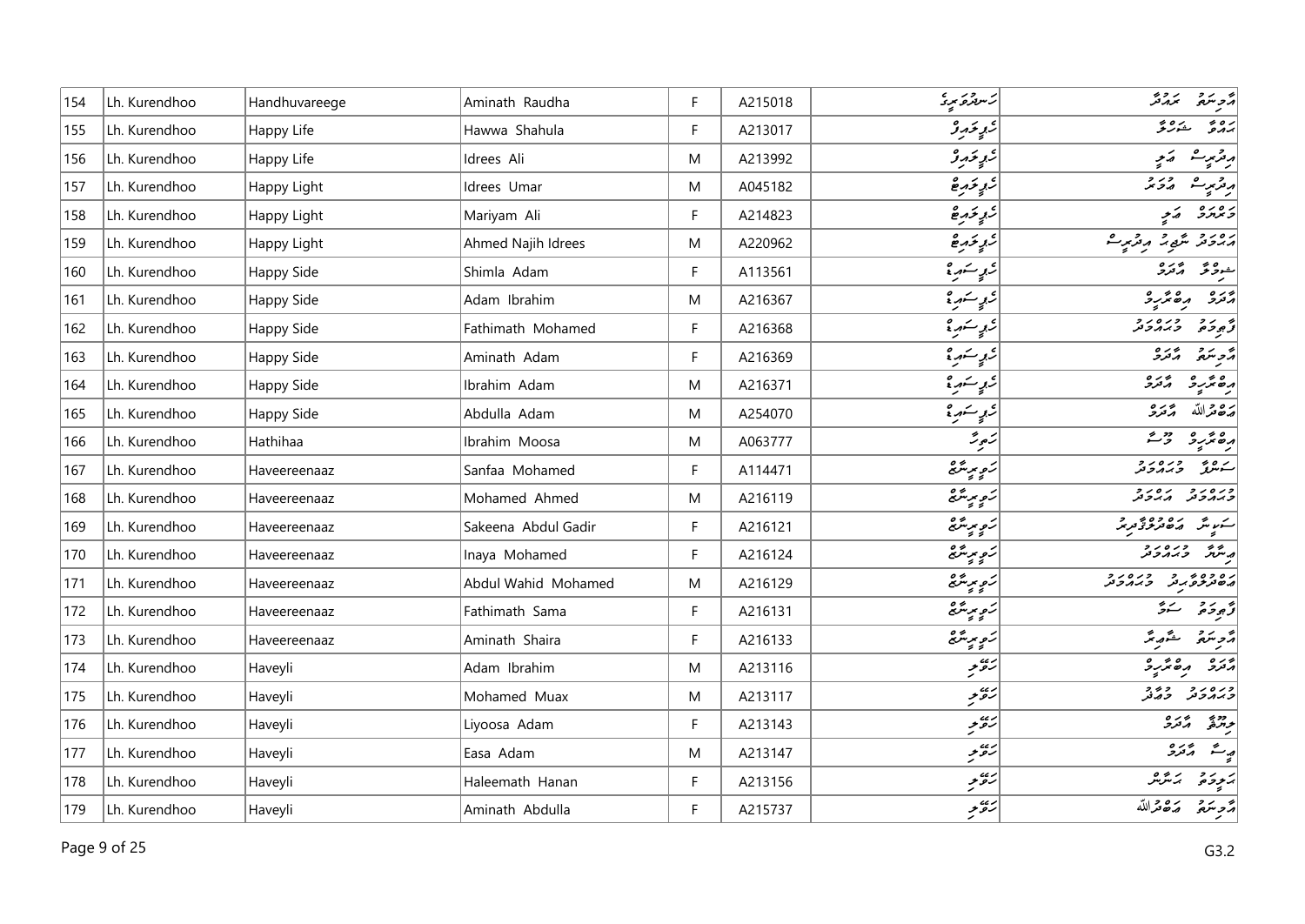| 180 | Lh. Kurendhoo | Hirudhumaage  | Ahmed Ibrahim            | M  | A079106 | ر و و د د<br>ب بوترو د             | برە ئۆرۈ<br>بروئر تر               |
|-----|---------------|---------------|--------------------------|----|---------|------------------------------------|------------------------------------|
| 181 | Lh. Kurendhoo | Hirudhumaage  | Mariyam Waheeda          | F. | A152169 | ا ر و و و و<br>ا ر برترو د         | ر ه بر ه<br>تر بر بر<br>ءَ ٻه ت    |
| 182 | Lh. Kurendhoo | Hirudhumaage  | Ibrahim Abdulla          | M  | A214490 | ر 1997ء<br>پر پوروگر               | وكافرالله<br>ە ھېڭرىر<br>رەمگرىرى  |
| 183 | Lh. Kurendhoo | Hirudhumaage  | Khadeeja Ibrahim         | F  | A214491 | ر و و د د<br>ب بوتور و د           | رَ ورِجَّ<br>مُصرِيَّة<br>مەھترىرى |
| 184 | Lh. Kurendhoo | Hirudhumaage  | Fathimath Hudha          | F  | A214495 | ارپروژه                            | توجوختم<br>رژ                      |
| 185 | Lh. Kurendhoo | Hirudhumaage  | Aminath Rasheedha        | F  | A214505 | ر و و و ء<br>ر برترو ی             | أأرد المتحر المتحر أنستر وكر       |
| 186 | Lh. Kurendhoo | Hirudhumaage  | Abdulla Shahid           | M  | A214507 | ر و و و ء<br>ر برترو د             | ەھىراللە<br>ستەرىر                 |
| 187 | Lh. Kurendhoo | Hirudhumaage  | Aishath Zuhudha          | F  | A214512 |                                    | ح د شور دور د                      |
| 188 | Lh. Kurendhoo | Hirudhumaage  | Aishath Amaal            | F. | A220448 |                                    | و المستحق المركز                   |
| 189 | Lh. Kurendhoo | Hiyaavahi     | Mohamed Rameez Idrees    | M  | A074099 | رېژوَرِ                            | ورەرو تروغ مورىرے                  |
| 190 | Lh. Kurendhoo | Hiyaavahi     | Amira Idrees             | F  | A123567 | ىرەتزەكەر                          | ۇ ئوبۇ بەر ئىرىك                   |
| 191 | Lh. Kurendhoo | Hiyaavahi     | Idrees Ahmed             | M  | A214901 | رېژوَر                             | وقربر أرورة                        |
| 192 | Lh. Kurendhoo | Hiyaavahi     | Rameeza Idrees           | F  | A214920 | رېژوَر                             | برَدِيَّ مِنْ بِرِ                 |
| 193 | Lh. Kurendhoo | Hiyaavahi     | Fathimath Risma          | F  | A214924 | رېژۀ ر                             | ۇپروڭ برىشۇ                        |
| 194 | Lh. Kurendhoo | Hiyaavahi     | Aminath Wasma            | F  | A214925 | رېژوَرِ                            | أأدح مكره وكالمساوح                |
| 195 | Lh. Kurendhoo | Hiyaavahi     | Aishath Nashma           | F. | A220541 | رېژوَر                             | دُ مِنْدَمْ سَرَشْرَدُّ            |
| 196 | Lh. Kurendhoo | Hudhu Falhu   | Fathimath Aseela Ibrahim | F  | A216718 | 2 ترتر 2                           | ۋە ئەڭ مەسىر ئەھەر بە              |
| 197 | Lh. Kurendhoo | Hudhu Falhu   | Aishath Waseela Ibrahim  | F. | A216719 | و ور و<br>رقرقر                    | ړٌم شوه و سرد مره ټررو             |
| 198 | Lh. Kurendhoo | Hudhu Falhu   | Rifath Ibrahim           | F  | A220923 | و ور و<br>رقرو ک                   | ە ھەترىر ۋ<br>بر و در د            |
| 199 | Lh. Kurendhoo | Hudhu Falhu   | Basharath Ibrahim        | F  | A220936 | و ور و<br>رقرو ک                   | ەھ ئۈرۈ<br>ر<br>ت <i>ه شه بر د</i> |
| 200 | Lh. Kurendhoo | Hudhu Falhu   | Ruthuba Ibrahim          | F  | A254071 | و ور و<br>ر <sub>فر</sub> و ر      | دە ئەرچ<br>و و پر<br>مره گ         |
| 201 | Lh. Kurendhoo | Hudhuvilla ge | Aminath Ibrahim          | F  | A214283 | د د د په<br>رتر <sub>و څر</sub>    | دە ئۆرۈ<br>أرمز تر                 |
| 202 | Lh. Kurendhoo | Hudhuvilla ge | Ibrahim Moosa            | M  | A215155 | د د په په<br>رتر <sub>ج م</sub> ور | درميم<br>ە ھېڭرىر<br>بر ھېڭرىرى    |
| 203 | Lh. Kurendhoo | Huvandhu      | Aishath Ibrahim          | F. | A043176 | ر در سرچر                          | د مرشوم<br>مرسسوم<br>برە ئۆر ۋ     |
| 204 | Lh. Kurendhoo | Huvandhu      | Adam Hussain             | M  | A043177 | ر ئەسىر                            | په ره<br>د ترو<br>جرسئهرینگه       |
| 205 | Lh. Kurendhoo | Ihraamge      | Mohamed Ali              | M  | A154390 | ە 25 مى<br>مەمگرىرى                | ورەرو كەي                          |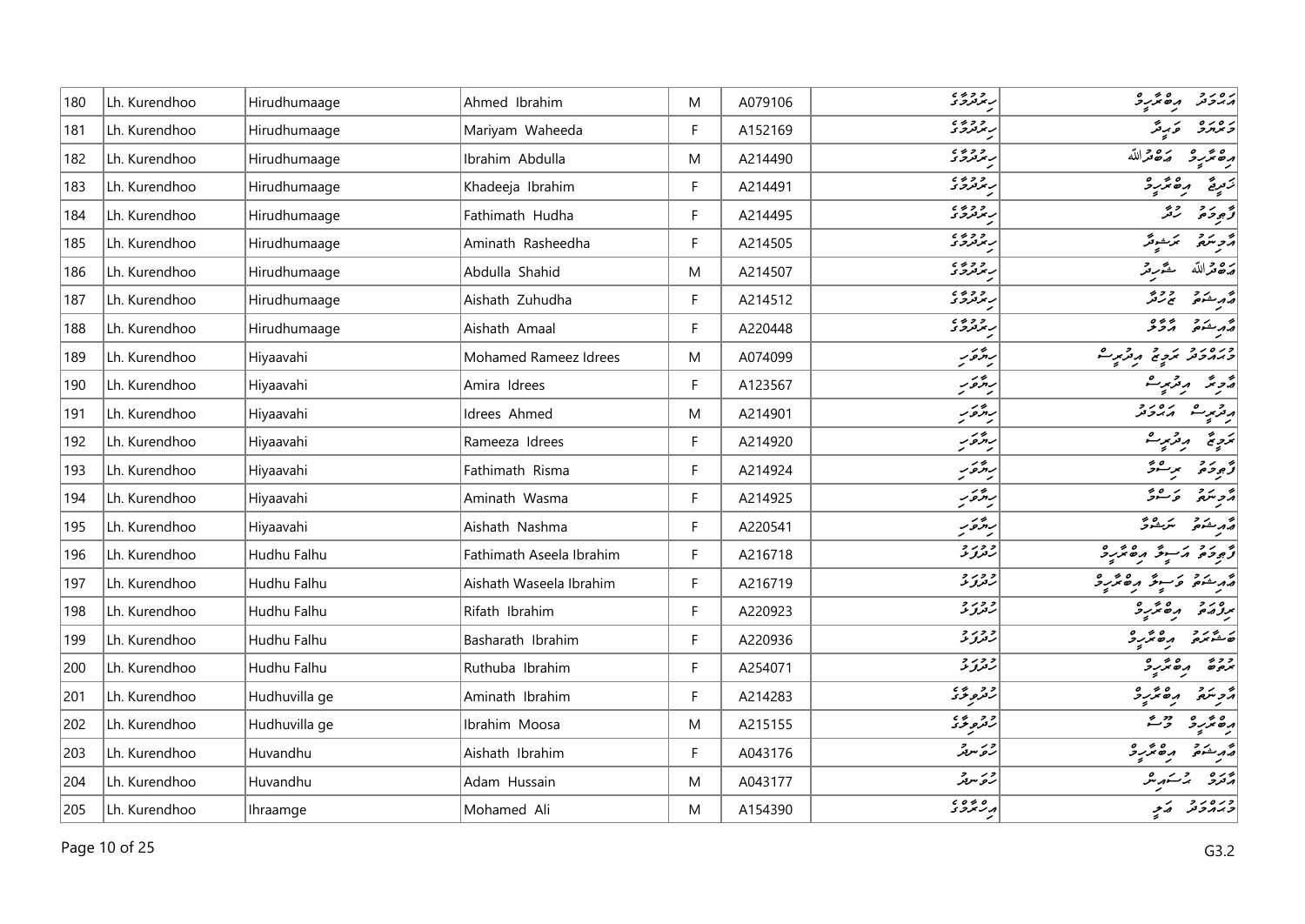| 206 | Lh. Kurendhoo | Janburoalugasdhoshuqe | Abdulla Ibrahim      | M  | A215163 | ر د و به و ر ه پرو د<br>تع سم <i>ی پرو</i> <sub>ک</sub> سوترس | وكافرالله<br>ەھ تررۈ                                   |
|-----|---------------|-----------------------|----------------------|----|---------|---------------------------------------------------------------|--------------------------------------------------------|
| 207 | Lh. Kurendhoo | Janburoalugasdhoshuge | Wafiyya Ibrahim      | F  | A215164 | ر سروج و ر ۔ و پر و ۽<br>تع سرج بحري سوتوريوي                 | برە ئرىر ۋ<br>ر و ه پژ                                 |
| 208 | Lh. Kurendhoo | Janburoalugasdhoshuge | Mariyam Luba Abdulla | F  | A218381 | ر سر دی ور ه پر و ،<br>نج سه تر تر د سوتر تر د                | ره ره وی ره ورالله                                     |
| 209 | Lh. Kurendhoo | Janburoalugasdhoshuge | Jameelath Lafwath    | F  | A332770 | ر ده در ه پر د ،<br>نئے سرح پر پر در در                       | شورو و<br>فأحرقوه                                      |
| 210 | Lh. Kurendhoo | Janburoalugasdhoshuge | Aminath Siusa        | F  | A402874 | ر د و به و ر ه پرو د<br>تع سم <i>ی پرو</i> <sub>ک</sub> سوترس | أرمر برد<br>سىرتە                                      |
| 211 | Lh. Kurendhoo | Janthareege           | Mohamed Adam         | M  | A068625 | ر هر پر <sup>ي</sup>                                          | و رە ر د<br><i>د بر</i> گەر<br>پور ہ<br>مرکزو          |
| 212 | Lh. Kurendhoo | Janthareege           | Adam Ibrahim Fulhu   | M  | A214636 | تے سرچ سرچ                                                    | ه ه تر پرور د<br>په ره<br>در تر ژ                      |
| 213 | Lh. Kurendhoo | Janthareege           | Aishath Umar         | F  | A214638 | ر ہے ر<br>تع سرچ مر <sub>ک</sub>                              | و ر د<br>در تر<br>ر<br>د گهر شکوهی                     |
| 214 | Lh. Kurendhoo | Janthareege           | Mariyam Adam         | F  | A214645 | ئە ئىرىم ئىرى<br>ئى                                           | ر ه ر ه<br><del>ر</del> بربر ژ<br>پور ہ<br>پرترو       |
| 215 | Lh. Kurendhoo | Janthareege           | Fathimath Adam       | F  | A214648 | ئے مثر <i>پر پ</i> ر تح                                       | پھوڑ<br>مرکزو<br>ۇ بوز بو                              |
| 216 | Lh. Kurendhoo | Janthareege           | Hawwa Adam           | F  | A214650 | ئے سر پر سر کے                                                | رە بە<br>برادى<br>پور ہ<br>مرکز                        |
| 217 | Lh. Kurendhoo | Jeezaa                | Mohamed Yauqoob      | M  | A074828 | يم پخ                                                         | و رە ر د<br><i>د بر</i> گرىز<br>ן כדכם<br>חקה בים      |
| 218 | Lh. Kurendhoo | Jeezaa                | Faheema Ibrahim      | F  | A154836 | يم پخ                                                         | $\circ$ $\circ$ $\circ$<br>تررٍ پیچ<br>フンメめハ           |
| 219 | Lh. Kurendhoo | Jeezaa                | Ibrahim Jazlaan      | M  | A221169 | مج تج<br>مج                                                   | ەر ھەترىر <i>3</i><br>تے بچ تر نگر                     |
| 220 | Lh. Kurendhoo | Kaamineepool          | Aminath Ibrahim      | F  | A202268 | امارسوده<br>سنگ                                               | أرمر تركيح<br>ەھ ئەرج                                  |
| 221 | Lh. Kurendhoo | Kaamineepool          | Abdul Wahhab Jabir   | M  | A214346 | ر<br>ئىر بىر بىر بىر                                          | ر ه د ه ر ه د ه<br>پره تر تر و بر ر<br>يځ <i>ه ب</i> ر |
| 222 | Lh. Kurendhoo | Kaamineepool          | Hawwa Shaamiya       | F. | A214356 | اء و سروره<br>مسرور محمد                                      | برە پچ<br>ستذورتر                                      |
| 223 | Lh. Kurendhoo | Kaamineepool          | Aishath Saadha       | F  | A214359 | ءً <sub>حر</sub> سرو و<br>م                                   | سەھەتىر<br>ر<br>پر گر شکو                              |
| 224 | Lh. Kurendhoo | Kaanigasdhoshuge      | Abdulla Naif         | M  | A077479 | رس کے سورے<br>ماگسریک سنوٹس پر                                | صصرالله<br>سٌدرتر                                      |
| 225 | Lh. Kurendhoo | Kaanigasdhoshuge      | Sanfa Moosa          | F  | A212780 | د سر کرد د د د د<br>ما سری سونتر مرد                          | سەھەر<br>ديو مشر                                       |
| 226 | Lh. Kurendhoo | Kaanigasdhoshuge      | Ali Shamih           | M  | A245092 | ه سر په د د ،<br>تا سر کسورسری                                | ړَ په شور د                                            |
| 227 | Lh. Kurendhoo | Kethi                 | Mohamed Ashadh       | M  | A215247 | تنفجر                                                         | ورەرو كەھەدو<br><i>جەم</i> ەدىر م <i>ى</i> شومەتر      |
| 228 | Lh. Kurendhoo | Kethi                 | Saeeda Ahmed         | F. | A216101 | ء<br>مو                                                       | أسكور مدور                                             |
| 229 | Lh. Kurendhoo | Kethi                 | Aminath Farah        | F  | A220607 | اءِ<br>اعو                                                    | أأدينهم وتردد                                          |
| 230 | Lh. Kurendhoo | Kethi                 | Fathmath Shahaa      | F. | A221080 | اء<br>المأمو                                                  | ستذبر<br>ۇ بوز ە                                       |
| 231 | Lh. Kurendhoo | Koani                 | Aminath Abdulla      | F. | A214525 | م<br>مناسبہ                                                   | مُرْحِ مَدْ مَرْهُ مِّدَاللَّهُ                        |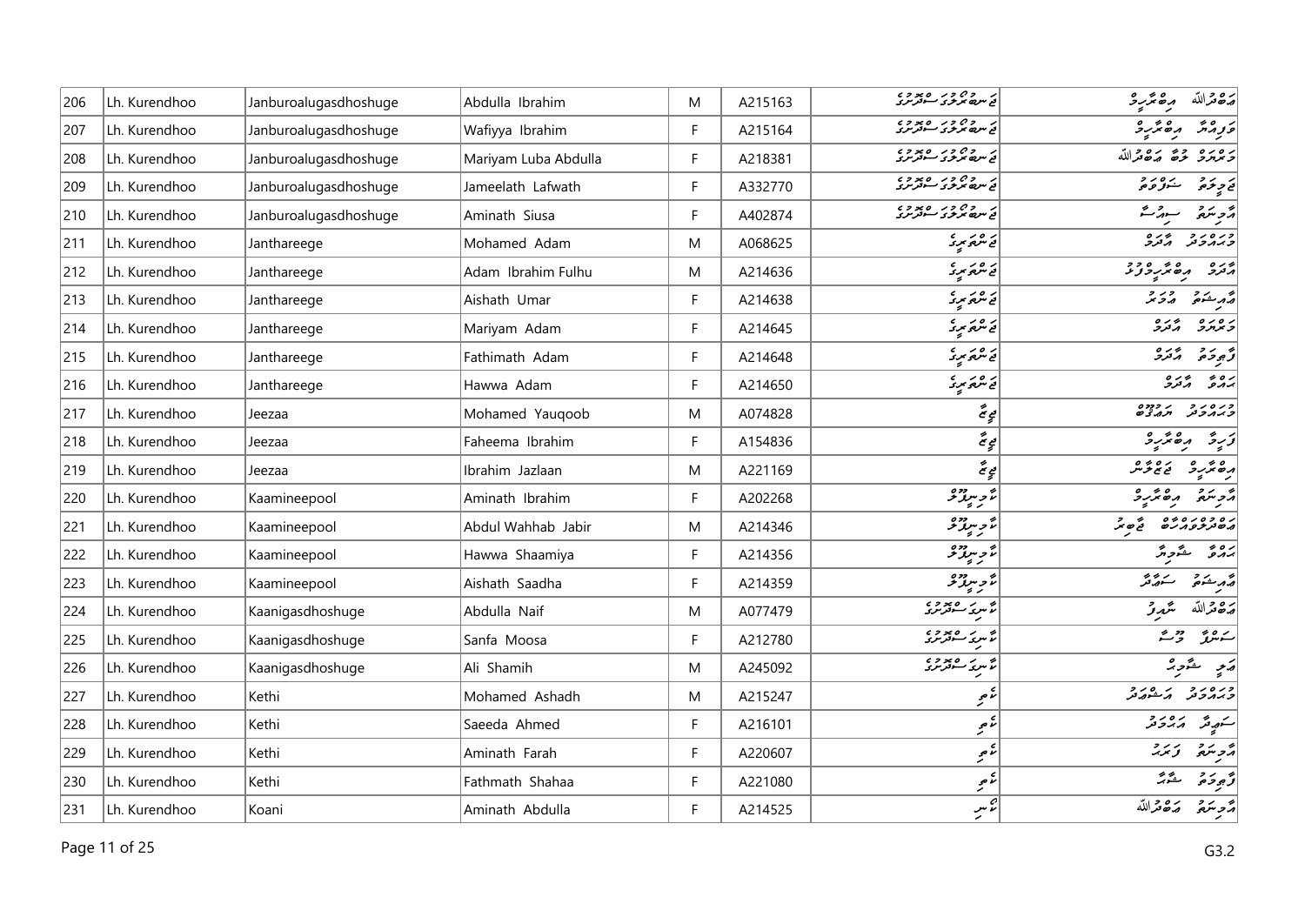| 232 | Lh. Kurendhoo | Koani           | Ahmed Aflah Ibrahim      | M         | A221025 | اتھ سر                           | גם גם גם גם הפיק כ                                                                                                                             |
|-----|---------------|-----------------|--------------------------|-----------|---------|----------------------------------|------------------------------------------------------------------------------------------------------------------------------------------------|
| 233 | Lh. Kurendhoo | Lainoofaru aage | Ali Mohamed              | M         | A065033 | تر دور و د ،<br>تر مرکز بور ی    | أوسم وره رد                                                                                                                                    |
| 234 | Lh. Kurendhoo | Lainoofaru aage | MALAKA IBRAHIM           | F         | A215512 | ا در دور وي .<br>اخير شرقه شهر د |                                                                                                                                                |
| 235 | Lh. Kurendhoo | Lucky           | Mohamed Ibrahim          | M         | A072165 | لځېږ                             | כמחכנק תסתיק                                                                                                                                   |
| 236 | Lh. Kurendhoo | Lucky           | Aminath Abdulla          | F         | A216497 | ځونړ                             | مُحْرِسَهِ مَصْعَرِاللَّهُ                                                                                                                     |
| 237 | Lh. Kurendhoo | Lucky           | Mariyam Siba             | F         | A220820 | لتجيبه                           | رەرە بىرە                                                                                                                                      |
| 238 | Lh. Kurendhoo | Maahaulu        | Ali Ibrahim              | M         | A130858 | وردو                             | $5 - 50 - 50$                                                                                                                                  |
| 239 | Lh. Kurendhoo | Maahaulu        | Haleema Gasim            | F         | A215175 | وبردو                            | يَرْجِرْحُ = تَخْرِجْرُ                                                                                                                        |
| 240 | Lh. Kurendhoo | Maahaulu        | Mohamed Afaaq Ali        | M         | A216491 | <i>پر پر</i> بر                  |                                                                                                                                                |
| 241 | Lh. Kurendhoo | Maahaulu        | Aishath Shifana Ali      | F         | A216492 | <i>چر ج</i> و چ                  |                                                                                                                                                |
| 242 | Lh. Kurendhoo | Maahaulu        | Ibrahim Jinah Ali        | M         | A216493 | وبردو                            | رەپرىر يېشتى كې                                                                                                                                |
| 243 | Lh. Kurendhoo | Maahaulu        | Abdulla Jawaadh Ali      | ${\sf M}$ | A216494 | <i>پر د</i> و                    | رە دالله مۇمر كەي                                                                                                                              |
| 244 | Lh. Kurendhoo | Maahaulu        | Sakhiyya Ali             | F         | A216495 | <i>پر د</i> و                    | $\begin{array}{cc} \mathcal{L}_{\mathcal{A}} & \mathcal{L}_{\mathcal{A}} \\ \mathcal{L}_{\mathcal{A}} & \mathcal{L}_{\mathcal{A}} \end{array}$ |
| 245 | Lh. Kurendhoo | Maahaulu        | Mariyam Soba             | F         | A220796 | ور د د<br>د بر د بر              | $\begin{array}{cc} 2 & 0 & 0 \\ 0 & -2 & 0 \end{array}$                                                                                        |
| 246 | Lh. Kurendhoo | Maahiya         | Shareefa Moosa           | F         | A214703 | د گر پر<br>گر                    | شەيرۇ - ئۇڭ                                                                                                                                    |
| 247 | Lh. Kurendhoo | Maathila        | Mohamed Hamdhoon Hussain | ${\sf M}$ | A212870 | ترُّه بحر                        | وره رو بره دوه و مهر ش                                                                                                                         |
| 248 | Lh. Kurendhoo | Maathila        | Aishath Hamdha Hussain   | F         | A212871 | ۇ ئەر                            | مەم ئىشقى برونكە برىسكىرىك                                                                                                                     |
| 249 | Lh. Kurendhoo | Maathila        | Aminath Yoosuf           | F         | A213364 | قرموځه                           | ړې شه د ده وه                                                                                                                                  |
| 250 | Lh. Kurendhoo | Mala            | Mohamed Majid            | ${\sf M}$ | A074824 | ئەئى                             | ورەر ئەتەر                                                                                                                                     |
| 251 | Lh. Kurendhoo | Mala            | Sharafiyya Yaugoob       | F         | A216137 | ئەئىر                            | בי הקרות תכנים                                                                                                                                 |
| 252 | Lh. Kurendhoo | Mala            | Abdulla Mamdhooh         | M         | A216651 | ترىخە                            | برە قراللە بە دوە                                                                                                                              |
| 253 | Lh. Kurendhoo | Mala            | Hawwa Maziya             | F         | A221253 | رىز                              | پروڅ د څې پر                                                                                                                                   |
| 254 | Lh. Kurendhoo | Malas           | Aishath Thuhufa          | F         | A215402 | ىز ئە                            | و در ده ده د                                                                                                                                   |
| 255 | Lh. Kurendhoo | Manzil          | Mohamed Nizam            | M         | A104837 | ئەنتىبى پى                       | ورەرو سرگو                                                                                                                                     |
| 256 | Lh. Kurendhoo | Manzil          | Aminath Nizama           | F         | A165016 | ئەنتىبى پى                       | أأدبتكم بتلجو                                                                                                                                  |
| 257 | Lh. Kurendhoo | Manzil          | Hawwa Nasfanaa           | F         | A220623 | ۇ ئىرىمۇ                         | رە ئەررەپەر                                                                                                                                    |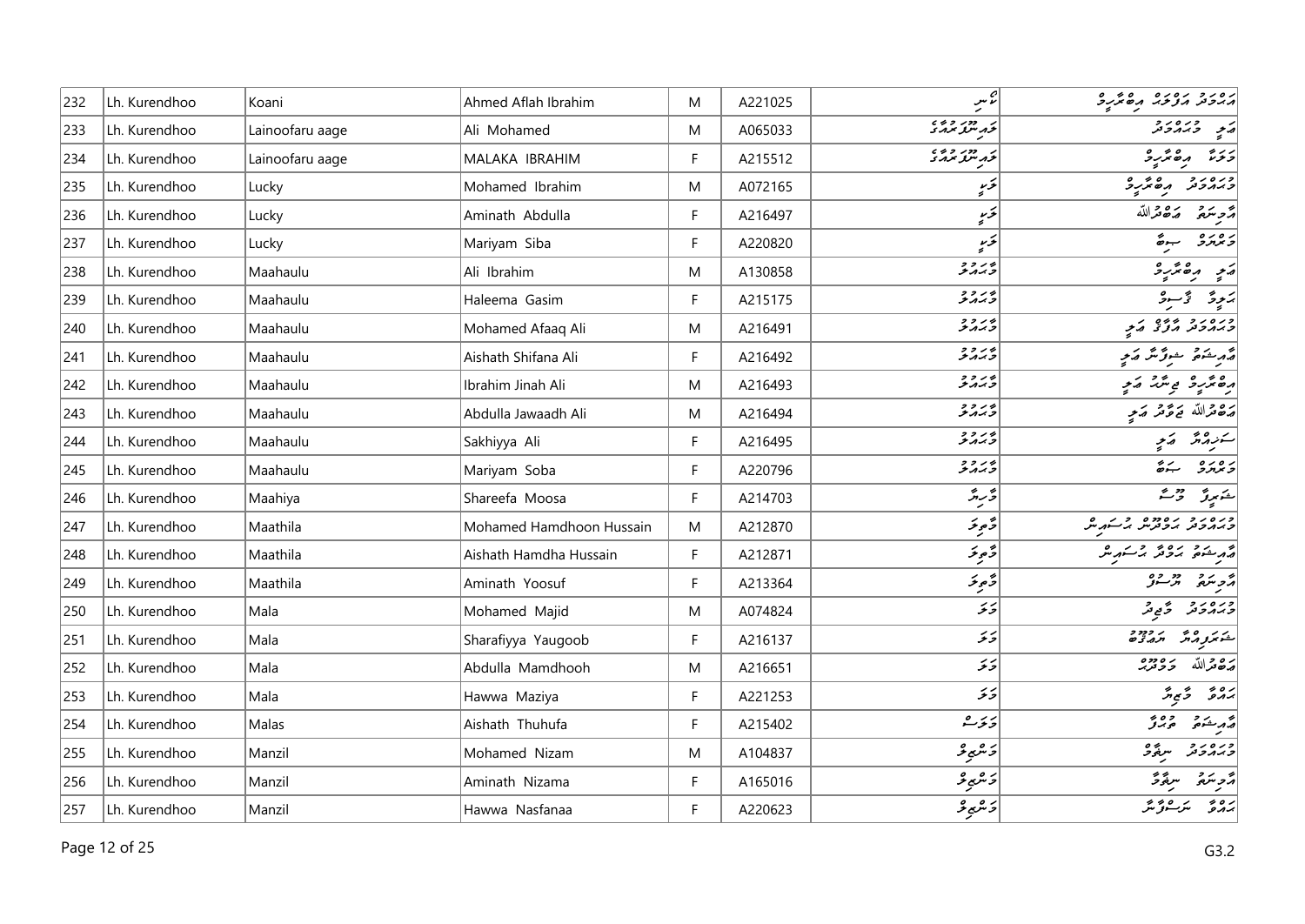| 258 | Lh. Kurendhoo | Manzil     | Mariyam Fayaza           | F.          | A313951 | ئەشىر بۇ                         | ر ه بر ه<br>تر بر بر<br>تر پژ ک                        |
|-----|---------------|------------|--------------------------|-------------|---------|----------------------------------|--------------------------------------------------------|
| 259 | Lh. Kurendhoo | Manzil     | Ibrahim Shifaaz          | M           | A313959 | ئەشىر ۋ                          | ە ھېڭرىرى<br>رەمۇرىرى<br>شوژنج<br>__                   |
| 260 | Lh. Kurendhoo | Manzil     | Abdulla Nasfaan          | M           | A313961 | ئەنگەپو                          | رە قراللە سىبەر قرىر                                   |
| 261 | Lh. Kurendhoo | Maqsadh    | Ahmed Nishan Mohamed     | M           | A213984 | پر چ پ چ<br>  په نومبر کل        | رەر دېر سرشگر وردولو                                   |
| 262 | Lh. Kurendhoo | Meenaaz    | Zahira Ahmed             | $\mathsf F$ | A148008 | جريثي                            |                                                        |
| 263 | Lh. Kurendhoo | Meenaaz    | Mahira Ahmed             | $\mathsf F$ | A214755 | جريثي                            | و پر درو                                               |
| 264 | Lh. Kurendhoo | Meenaaz    | Hawwa Saaira             | $\mathsf F$ | A214758 | جريثي                            | رەپە شەپر                                              |
| 265 | Lh. Kurendhoo | Mekku      | Mohamed Usman            | M           | A122270 | ې ه د<br>د ۱۸۶                   | وره رو وه دو.<br><i>وب</i> رمرح تر مرد مر              |
| 266 | Lh. Kurendhoo | Mekku      | Shahida Mohamed          | F.          | A215456 | ې ه د<br>حرم                     | أختريش وبره رو                                         |
| 267 | Lh. Kurendhoo | Moon       | Mohamed Abdul Rahman     | M           | A216604 | دد ه                             | وره رود ده وه ره ده ه<br><i>و برو دقتر ها ه</i> ترمر   |
| 268 | Lh. Kurendhoo | Moon       | Hawwa Ibrahim            | F           | A216605 | ود ه                             | ده ده مدرد                                             |
| 269 | Lh. Kurendhoo | Moon       | Lamhath Mohamed          | F           | A216606 | ود ه                             | و ر ه ر د<br>تر پر ژ تر<br>رە ر د<br>نۆر برە           |
| 270 | Lh. Kurendhoo | Moon       | Lauhath Mohamed          | F           | A216607 | ود ه                             | و ره ر د<br><i>د ب</i> رگرمر<br>ىر دىر د               |
| 271 | Lh. Kurendhoo | Moonlight  | Mohamed Ibrahim          | M           | A069382 | رومر پر مع                       | כמחכת תפתיכ                                            |
| 272 | Lh. Kurendhoo | Moonlight  | Aishath Ibrahim          | F           | A105229 | وده ره<br>د سر <sub>خرار</sub> ه |                                                        |
| 273 | Lh. Kurendhoo | Moonlight  | Fathimath Raudha         | $\mathsf F$ | A215169 | وده ره<br>د سر <sub>خرار</sub> ه | توجدة برديد                                            |
| 274 | Lh. Kurendhoo | Moonlight  | Abdhulla Raidh           | M           | A220584 | وحمر كرمر                        | رك <i>ھ قر</i> الله<br>بخرمر فنر                       |
| 275 | Lh. Kurendhoo | Moonlight  | Aminath Afasha           | F           | A220587 | لتشريخه وهج                      | أزويته أزؤية                                           |
| 276 | Lh. Kurendhoo | Naifaruge  | Ismail Madheeh           | M           | A148837 | سَدِرَ بِرَ ۽                    | برڪروپو ڏيرو                                           |
| 277 | Lh. Kurendhoo | Naifaruge  | Abdulla Madheeh          | M           | A214534 | يېمبرۇ ئېرى<br>                  | رە قىراللە كەربە                                       |
| 278 | Lh. Kurendhoo | Naifaruge  | Adam Ismail              | M           | A214537 | ىئەر ئەسىمى<br>مىسىر ئەسىمە      | أثروه المستحمد                                         |
| 279 | Lh. Kurendhoo | Nala       | Abdulla Usman            | M           | A212989 | سريز                             | أرەقراللە مەمرەر                                       |
| 280 | Lh. Kurendhoo | Nala       | Mohamed Abdulla          | M           | A213012 | سريخه                            | وبرەرو برە قراللە                                      |
| 281 | Lh. Kurendhoo | Nasreenuge | Farahnaz Mohamed         | F           | A105487 | ىئرىش <sub>مىر</sub> ىترىگە      | ر ره ۵۶<br>و <del>ب</del> رر س<br>و رە ر د<br>تر پروتر |
| 282 | Lh. Kurendhoo | Nasru      | Mohamed Hussain          | M           | A215707 | ىر مە ج                          | ورەرو ورىدىگ                                           |
| 283 | Lh. Kurendhoo | Nasru      | Mariyam Nasreena Mohamed | F           | A215710 | ىئەبەيىتى                        | ו 2010 ו 2010.<br>ב זואר יוני יוניות ב גורניו          |
|     |               |            |                          |             |         |                                  |                                                        |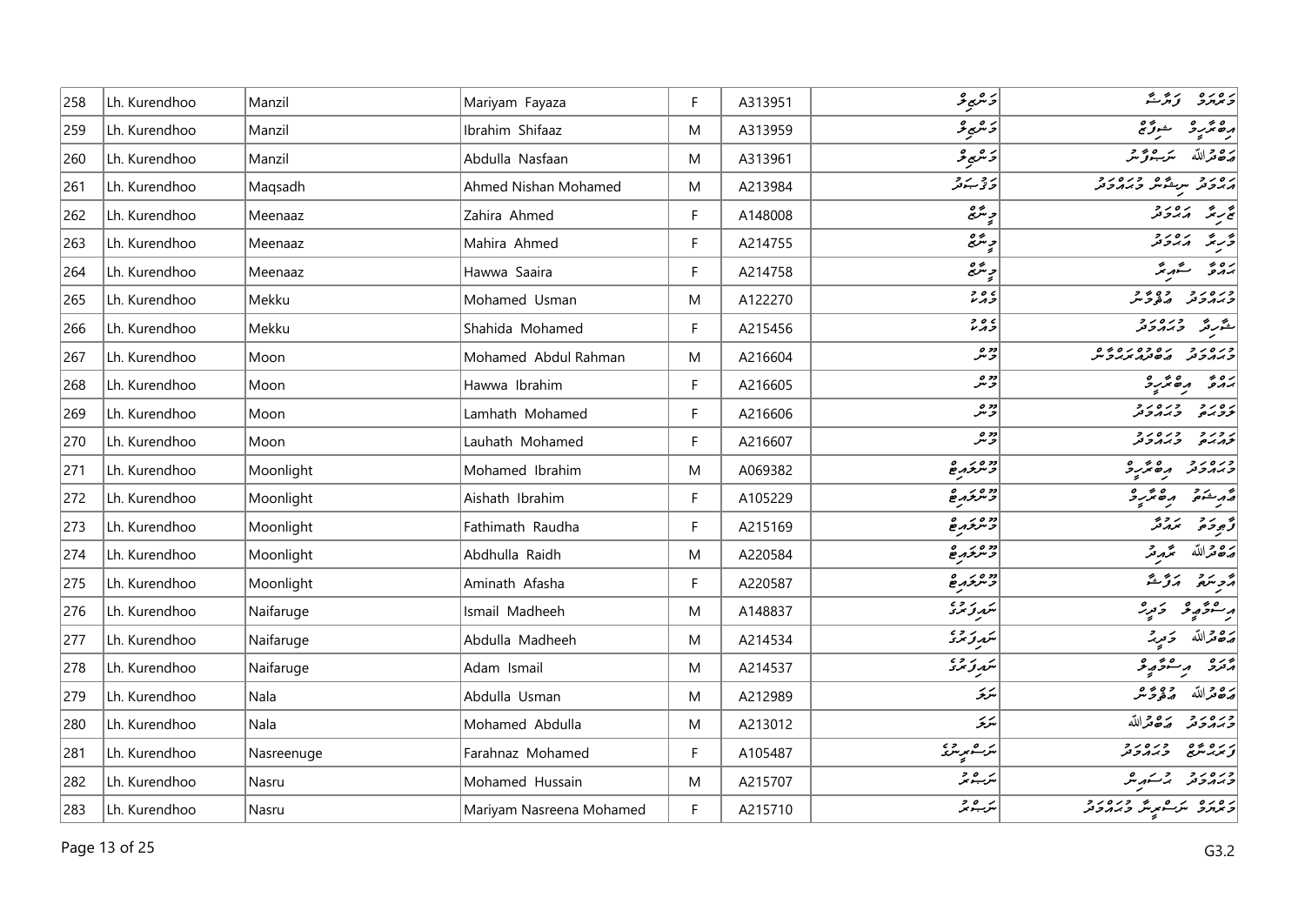| 284 | Lh. Kurendhoo | New           | Sadhaa Mohamed                         | F           | A111957 | سرد                        | سدو وره د و                                                                                                                                                                                                                      |
|-----|---------------|---------------|----------------------------------------|-------------|---------|----------------------------|----------------------------------------------------------------------------------------------------------------------------------------------------------------------------------------------------------------------------------|
| 285 | Lh. Kurendhoo | New           | Samir Mohamed                          | ${\sf M}$   | A220891 | سرچ                        | و ره ر و<br><i>و پر</i> و تر<br> ستمر پژ                                                                                                                                                                                         |
| 286 | Lh. Kurendhoo | New life      | Zahida Aboobakuru                      | F           | A216140 | سرچمبرو                    | 5, 7, 7, 7, 8, 8                                                                                                                                                                                                                 |
| 287 | Lh. Kurendhoo | New life      | Abdulla Salim                          | M           | A216142 | سرمزمرو                    | رەقمەللە گروۋ                                                                                                                                                                                                                    |
| 288 | Lh. Kurendhoo | New life      | Mohamed Sadhin Abdul<br>Wahhab Hussain | ${\sf M}$   | A220720 | سرچمبرو                    |                                                                                                                                                                                                                                  |
| 289 | Lh. Kurendhoo | Night Moon    | Mohamed Abdul Samad                    | ${\sf M}$   | A067936 | سَهر ۱۳۶۴ مر               | 177000 מיני<br>17700 הסנג-יכנג                                                                                                                                                                                                   |
| 290 | Lh. Kurendhoo | Night Moon    | Ameena Ahmed                           | F           | A216102 | يندع دور                   | أروبتر أرورو                                                                                                                                                                                                                     |
| 291 | Lh. Kurendhoo | Nirolhuge     | Hussain Ibrahim Sulaiman               | ${\sf M}$   | A075347 | ا<br>سرپربوی<br>م          | ر سر مه شهره در سر در در در در در در سر در سر در سر در سر در سر در سر در سر در سر در سر در سر در سر در سر در س<br>مسر در سر در سر در سر در سر در سر در سر در سر در سر در سر در سر در سر در سر در سر در سر در سر در سر در سر در س |
| 292 | Lh. Kurendhoo | Niru          | Ahmed Ibrahim                          | ${\sf M}$   | A041412 | سرچر                       | أرور وه محمدة                                                                                                                                                                                                                    |
| 293 | Lh. Kurendhoo | Niru          | Aishath Abdulla                        | F           | A138492 | سرچر                       | مُ مُ شَوْمٌ مُ صَّعْرَ اللَّهُ                                                                                                                                                                                                  |
| 294 | Lh. Kurendhoo | Nishaan       | Hussain Zakariyya                      | M           | A136212 | اسريقيقر                   | ה ביות יית מות היות את היות את היות ל                                                                                                                                                                                            |
| 295 | Lh. Kurendhoo | Nishaan       | Habeeba Abdul Sattar                   | F           | A141100 | اسبيقيقر                   | 7401070100                                                                                                                                                                                                                       |
| 296 | Lh. Kurendhoo | Nishaan       | Aminath Abdul Sattar                   | F           | A155870 | سرڪرشر                     | מ ני נסיכם נסמיכ                                                                                                                                                                                                                 |
| 297 | Lh. Kurendhoo | Nishaan       | Aminath Nishama Hussain                | F           | A216588 | سرىشەشر                    | أزويني بريقى برخيري                                                                                                                                                                                                              |
| 298 | Lh. Kurendhoo | Nishaan       | Azeema Hussain                         | $\mathsf F$ | A216590 | اسریشمر<br>پر              | مَنْ وَسَوِير                                                                                                                                                                                                                    |
| 299 | Lh. Kurendhoo | Nivaidhashuge | Mohamed Abdulla                        | M           | A214014 | سرە مەر تەر                | وره رو ده دالله                                                                                                                                                                                                                  |
| 300 | Lh. Kurendhoo | Nivaidhashuge | Ismail Abdulla                         | M           | A215259 | سرە مەر تەر                | مر عوصر محدد الله                                                                                                                                                                                                                |
| 301 | Lh. Kurendhoo | Nivaidhashuge | Aishath Abdhulla                       | $\mathsf F$ | A215260 | سرە مەر تەر                | أقهر شؤمج وكافترالله                                                                                                                                                                                                             |
| 302 | Lh. Kurendhoo | Nivaidhashuge | Naseema Abdulla                        | F           | A215262 | سرە مەترىرى<br>كەنبە       | $\begin{array}{ccc} \hline & \circ & \circ & \circ \\ \hline \end{array}$                                                                                                                                                        |
| 303 | Lh. Kurendhoo | Noobahaaruge  | Ali Abdulla                            | ${\sf M}$   | A033295 | وور پر و ،<br>سرچ رسمری    | أصوب مكافيتها                                                                                                                                                                                                                    |
| 304 | Lh. Kurendhoo | Noobahaaruge  | Mohamed Abdulla                        | ${\sf M}$   | A214936 | وور پر و بر<br>سرچ تر بو ی | وره رو بره دالله                                                                                                                                                                                                                 |
| 305 | Lh. Kurendhoo | Noomuthee     | Ibrahim Usman                          | M           | A213995 | دد د<br>سرچ م <sub>ړ</sub> | رەپرىر دەپر                                                                                                                                                                                                                      |
| 306 | Lh. Kurendhoo | Noomuthee     | Aishath Naseetha                       | F           | A246699 | دد د<br>سرچ م <sub>ح</sub> | و<br>وگرېشو سرسونو                                                                                                                                                                                                               |
| 307 | Lh. Kurendhoo | Noorange      | Ali Ibrahim                            | M           | A132412 | دور ه ،<br>سرپرسر          | ړې ره ټرو                                                                                                                                                                                                                        |
| 308 | Lh. Kurendhoo | Noorange      | Ahusan Ibrahim                         | M           | A214610 | دد بر ۵ بر<br>سرپرسری      | رەب كە مەھمىر                                                                                                                                                                                                                    |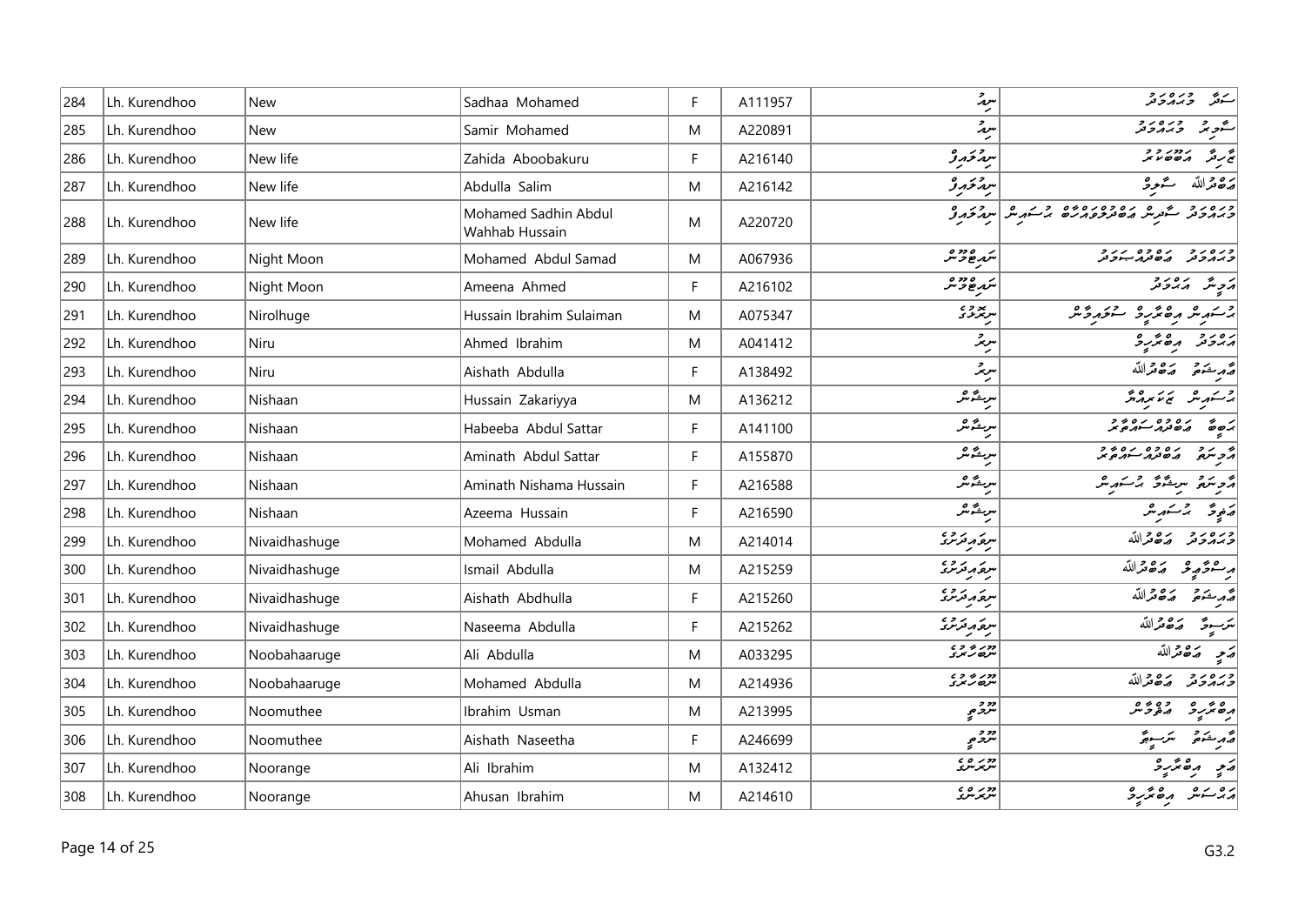| 309   | Lh. Kurendhoo | Noorange     | Aiman Ibrahim        | M         | A220512 | دد بر ۵ بر<br>سرپرسری   |                                                              |
|-------|---------------|--------------|----------------------|-----------|---------|-------------------------|--------------------------------------------------------------|
| 310   | Lh. Kurendhoo | Ocean View   | Naseema Abdulla      | F         | A213834 | ئۇينىش <i>ى</i> رىر     | سَرَحِيحَ صَرْهُ قَرْاللّهِ                                  |
| 311   | Lh. Kurendhoo | Ocean View   | Neena Hussain        | F         | A214594 | لأشكرهمور               | سرینگر الرکسکورینگر                                          |
| $312$ | Lh. Kurendhoo | Ocean View   | Ahmed Reehan         | M         | A214601 | لأشكرهم                 | رەرد پرچم                                                    |
| 313   | Lh. Kurendhoo | Ocean View   | Nafha Hussian        | F         | A354539 | م شەمى <i>رە</i> ج      | ىتروم ئەسەر بىر                                              |
| 314   | Lh. Kurendhoo | Pole Star    | Fathimath Hussain    | F         | A080902 | پۇر ش <sub>ەھ</sub> كىر | ۇيوخۇ باشىرىش                                                |
| 315   | Lh. Kurendhoo | Pole Star    | Abdul Rahman Yoosuf  | M         | A215119 | ئۇغرىشقۇ بىر            | נ ס כ ס ג ס גים מרי כ ס ב<br>הם <i>ב ה ה ג ג ב יית</i> מ יית |
| 316   | Lh. Kurendhoo | Rabee Manzil | Aminath Abdulla      | F         | A214424 | برەر ئەشرىر ۋ           | محجة متعاقبة الله                                            |
| 317   | Lh. Kurendhoo | Rabee Manzil | Fathimath Mohamed    | F         | A215181 | بجەمە جەمىي ۋ           | و ده دره در                                                  |
| 318   | Lh. Kurendhoo | Raiyfusge    | Abdul Kareem Yoosuf  | M         | A215389 | ر ه د ه ه<br>برو تر سو  | ן פרפי תרי כפ<br>הסתקי תרי ת                                 |
| 319   | Lh. Kurendhoo | Raiyfusge    | Mariyam Abdul Kareem | F         | A215392 | ره د ه ،<br>بروز سر     | נפנם נפכסנים<br>כמחב מסתיבטיב                                |
| 320   | Lh. Kurendhoo | Raiyfusge    | Ibrahim Abdul Kareem | M         | A215396 | بره و ه ه ،<br>برو تو ک | ره محر د د و د د د کرده کرد که د                             |
| 321   | Lh. Kurendhoo | Ranmuiy      | Mariyam Jumaanaa     | F         | A214322 | ر ه ده<br>مرس           | وبروره<br>و بو نگر<br>مع <del>گ</del> رمگر                   |
| 322   | Lh. Kurendhoo | Reason       | Maimoona Yoosuf      | F         | A215380 | ىيە ئە ئىگە             | בתכית ובפ                                                    |
| 323   | Lh. Kurendhoo | Reason       | Ahmed Humaish Athif  | ${\sf M}$ | A220612 | ىيە ئە ئىگە             | رورو ورميث مهور                                              |
| 324   | Lh. Kurendhoo | Riveli       | Ibrahim Mohamed Koi  | ${\sf M}$ | A056653 | برءمر                   | הפיציב במחכניות<br>הפיציב במחכניות                           |
| 325   | Lh. Kurendhoo | Riveli       | Aminath Hana         | F         | A213485 | ىرەً يو                 | ړ وسره رند                                                   |
| 326   | Lh. Kurendhoo | Roanuge      | Ibrahim Mifrah       | M         | A220518 | م و ،<br>برسر           | رەپرىر دوپر                                                  |
| 327   | Lh. Kurendhoo | Saaf         | Ibrahim Yaugoob      | M         | A152732 | سەۋ                     | ە ھەترىرى<br>بر ھەترىرى<br>ן כדב ב<br>חמה בש                 |
| 328   | Lh. Kurendhoo | Saaf         | Aminath Ali          | F         | A214289 | شۇي                     | أأدستم أأأم                                                  |
| 329   | Lh. Kurendhoo | Saaf         | Aishath Wishama      | F         | A214313 | شۇمۇ                    |                                                              |
| 330   | Lh. Kurendhoo | Saaf         | Ali Lifshan          | M         | A214317 | شۇمۇ                    | ړې ووځش                                                      |
| 331   | Lh. Kurendhoo | Samaaj       | Fadhuva Hussain      | F         | A245617 | ستروح                   | دود چمسمبر                                                   |
| 332   | Lh. Kurendhoo | Saveyraa     | Ibrahim Ismail       | M         | A082938 | ر ، ، .<br>سوء بر       | دەندىر مەشر                                                  |
| 333   | Lh. Kurendhoo | Saveyraa     | Aishath Vishama      | F         | A123569 | ر ،، پ<br>سوه بو        | و د شود و شود.<br>د د شود و شود                              |
| 334   | Lh. Kurendhoo | Saveyraa     | Mohamed Visham       | ${\sf M}$ | A216151 | ر پر پ<br>سنونو تنز     | ورەر د مەدە<br><i>جەم</i> ەدىر كەشىر                         |
|       |               |              |                      |           |         |                         |                                                              |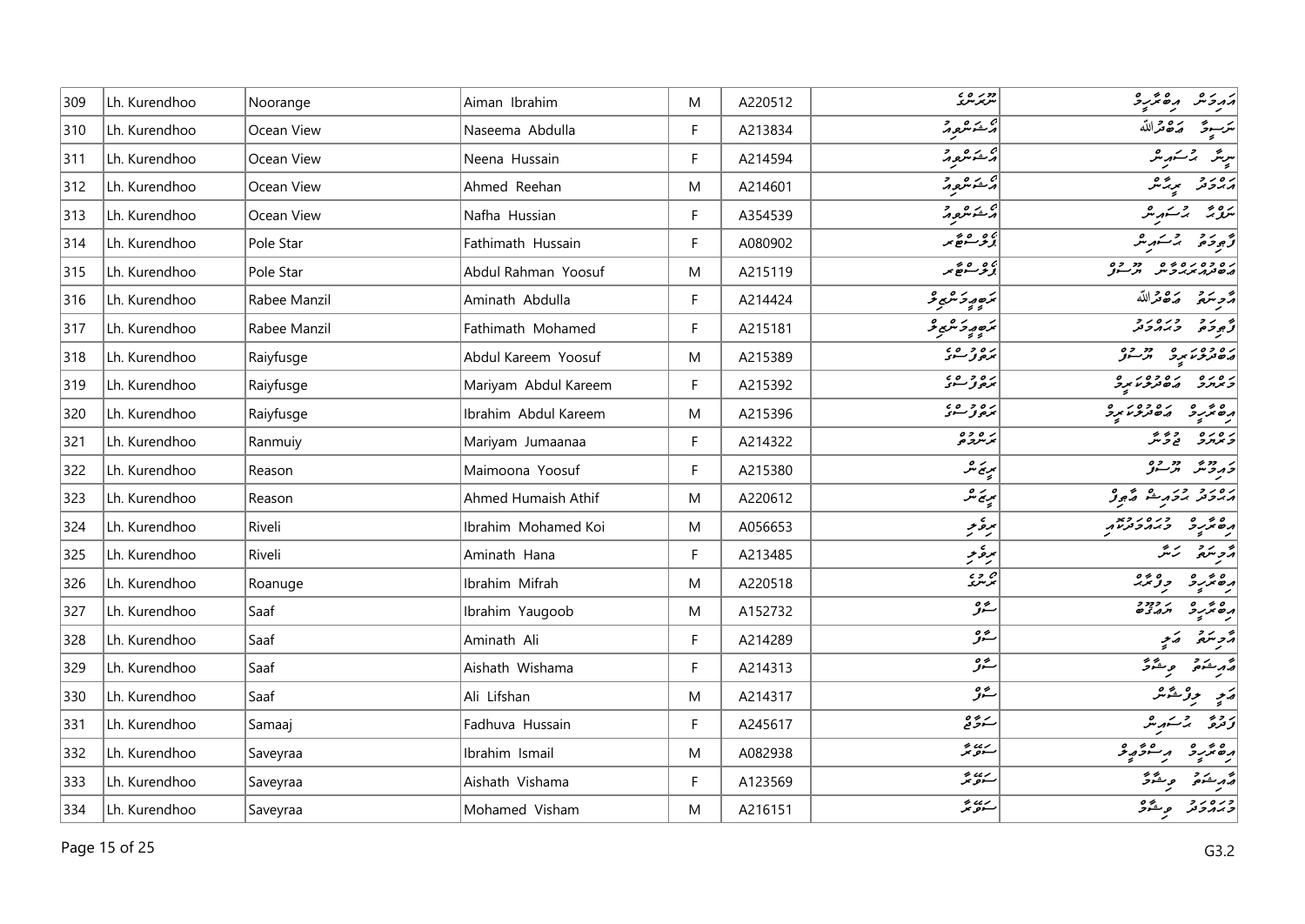| 335 | Lh. Kurendhoo | Saveyraa     | Ismail Ibrahim          | M         | A216153 | ر ، ،<br>سنوچ        | ر عۇرپو رەترىرو                                |
|-----|---------------|--------------|-------------------------|-----------|---------|----------------------|------------------------------------------------|
| 336 | Lh. Kurendhoo | Saveyraa     | Ahmed Ibrahim           | M         | A216155 | ر ، ،<br>سوء بر      |                                                |
| 337 | Lh. Kurendhoo | Saveyraa     | Aminath Saadha          | F         | A216157 | ر ، ، پ<br>سوء بر    | ر پر پڑ<br>ړ څه سره                            |
| 338 | Lh. Kurendhoo | Saveyraa     | Hafeeza Abdul Rahman    | F         | A216162 | ر ،، پ<br>سوء بو     | ره وه ره ده.<br>پره تربر بررگ<br>برَوٍءُ       |
| 339 | Lh. Kurendhoo | Seaside      | Abdulla Yauqoob         | ${\sf M}$ | A212828 | سەسىدە ؟<br>ئىقسىسىز | بره قرالله مرودود                              |
| 340 | Lh. Kurendhoo | Seaside      | Aminath Abdul Raheem    | F         | A212848 | سەسىدە ؟<br>ئ        | הכיתם הסינה בגם                                |
| 341 | Lh. Kurendhoo | Seaside      | Mariyam Fiuna           | F         | A212852 | سەسە ئەرى<br>ئ       | و وره و ویگر                                   |
| 342 | Lh. Kurendhoo | Seaside      | Ali Firag               | ${\sf M}$ | A212854 | سەسىردى              | ړې ویژه                                        |
| 343 | Lh. Kurendhoo | Seaside      | Falaku Abdulla          | F         | A212858 | سوسكورة              | ترتزه رەقراللە                                 |
| 344 | Lh. Kurendhoo | Seaside      | Ahmed Fauzan            | M         | A245112 | سوسكورة              | بر ٥ پر و<br>مربر <del>و</del> تر<br>تۇرىچ بىر |
| 345 | Lh. Kurendhoo | Silver Light | Ahmed Sajidh            | M         | A212938 | سوفرة برقرار فا      | د ه د د عس محمد حر                             |
| 346 | Lh. Kurendhoo | Silver Light | Aishath Shara           | F         | A212944 | سوفر و بر نورغ       | ۇرىشى ئىگر                                     |
| 347 | Lh. Kurendhoo | Silver Light | Shamsiyya Yauqoob       | F         | A213424 | سود و بر د د ه       |                                                |
| 348 | Lh. Kurendhoo | Silver Light | Aminath Shahuma Mohamed | F         | A245593 | سوفره برۇرغ          | و دو دوه وره دو                                |
| 349 | Lh. Kurendhoo | Snow White   | Hassan Habeeb           | ${\sf M}$ | A216395 | وصمره                | ير کي په په                                    |
| 350 | Lh. Kurendhoo | Snow White   | Ameena Abdul Rahman     | F         | A216396 | e jêre               | C C C COLORO COR                               |
| 351 | Lh. Kurendhoo | Snow White   | Mohamed Nazim Hassan    | M         | A216397 | <u>ە ئەترىم ۋ</u>    | ورەرو ئۇچۇ ئەسەئ                               |
| 352 | Lh. Kurendhoo | Snow White   | Nizam Hassan            | M         | A216398 | <u>ہ جنوبرہ</u>      | سرۋى ئەسەس                                     |
| 353 | Lh. Kurendhoo | Snow White   | Fathimath Nuzuhath      | F         | A216401 | مشتقدي               | پر دی پر د<br>سرچ سرحو<br>وٌجوحهُ              |
| 354 | Lh. Kurendhoo | Soamaa       | Adam Naseer             | ${\sf M}$ | A065515 | مشوشح                | په ره<br>د ترو<br>ىئرسونر                      |
| 355 | Lh. Kurendhoo | Soamaa       | Latheefa Abdulla        | F         | A214428 | حيوته                | حَجوتر مَصْعَراللّه                            |
| 356 | Lh. Kurendhoo | Soamaa       | Fathimath Ibrahim       | F         | A214433 | حيو                  | ومجدد مقتررة                                   |
| 357 | Lh. Kurendhoo | Sooraj       | Mohamed Riyaz           | ${\sf M}$ | A144770 | ردد ره<br>سنوري      | ورەرو برگرم                                    |
| 358 | Lh. Kurendhoo | Sooraj       | Ibrahim Moosa           | M         | A155766 | دو بر ه<br>سنو پر م  | ەر ھەتمەر 2<br>س<br>وحرثه                      |
| 359 | Lh. Kurendhoo | Sooraj       | Aishath Nasra           | F         | A216507 | ردد ره<br>سنوري      | و مر شو د<br>مر<br>ىئەبەتىر                    |
| 360 | Lh. Kurendhoo | Suhaanee     | Aishath Ikram           | F         | A071923 | قىر<br>بەشتەش ئو     | وكروشتهج ورائده                                |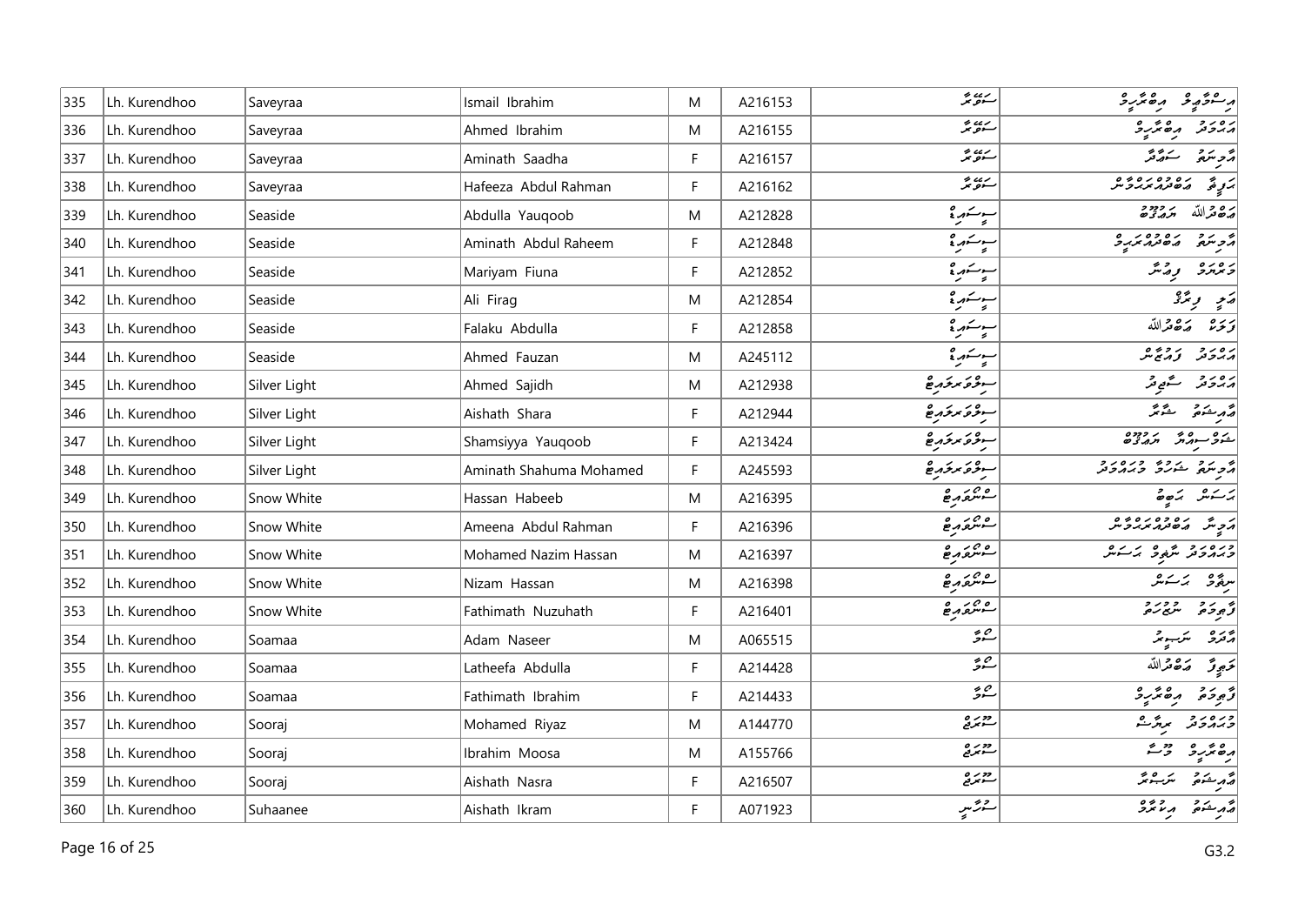| 361 | Lh. Kurendhoo | Suhaanee        | Ibrahim Nazim         | M         | A124449 | استرشىيە<br>پە                                     | متَّرموط<br>ەھ ئ <sup>ۆ</sup> ر ۋ                               |
|-----|---------------|-----------------|-----------------------|-----------|---------|----------------------------------------------------|-----------------------------------------------------------------|
| 362 | Lh. Kurendhoo | Sun Light       | Ibrahim Ali           | M         | A141501 | ستشرقهم                                            | ەر ھەئرىر <sup>ە</sup>                                          |
| 363 | Lh. Kurendhoo | Sun Light       | Mariyam Mohamed       | F         | A214013 | سەمىزىرغ                                           | ر ه ر ه<br><del>د</del> بربرو<br>و ر ه ر د<br><i>و پر</i> پر تر |
| 364 | Lh. Kurendhoo | Sun Light       | Hawwa Athifa Ibrahim  | F         | A220564 | سەمىزىرغ                                           | برە ئە ئەبور<br>ەر ھەترىر ۋ                                     |
| 365 | Lh. Kurendhoo | Sun Light       | Aishath Ashfa Ibrahim | F         | A221001 | سەمىر ئېرىقى                                       | ۇرىئى كەشۇ مەمگرو                                               |
| 366 | Lh. Kurendhoo | Sun Reef        | Ahmed Aboobakuru      | M         | A140863 | ئەمىر بۇ                                           | 7.7777<br>بر 2 د 7<br>م <i>ر</i> کر 5 تر                        |
| 367 | Lh. Kurendhoo | Sun Reef        | Zunaira Moosa         | F         | A214236 | ئەنگە <i>بېر</i> ۇ                                 | ة يئير بير من المحمد المنا                                      |
| 368 | Lh. Kurendhoo | Suvaasaage      | Azeeza Abdulla        | F         | A214469 | ر دې په دي<br>سورې ستري                            | صَبِيحٌ صَصْحَرَاللّه                                           |
| 369 | Lh. Kurendhoo | Suvaasaage      | Nazeera Abdulla       | F         | A214471 | <u>حەش شىي</u>                                     | سكغريثر<br>ەھىراللە                                             |
| 370 | Lh. Kurendhoo | Suvaasaage      | Aminath Abdulla       | F         | A214472 | <u>ر ژه په پ</u>                                   | ەھەتراللە<br>ړې سرچ                                             |
| 371 | Lh. Kurendhoo | Suvaasaage      | Zahira Abdulla        | F         | A214474 | 2 ئەھمىسى <i>مى</i>                                | پچ سر پټر<br>پ<br>وەقراللە                                      |
| 372 | Lh. Kurendhoo | Thari           | Aminath Shuhuda       | F         | A123572 | ځومبر                                              | أترسمهم<br>ستىق تەرىخى                                          |
| 373 | Lh. Kurendhoo | Thari           | Naseema Ibrahim       | F         | A213029 | ځومبر                                              | برە ئۆرۈ<br>ىئەسەۋ                                              |
| 374 | Lh. Kurendhoo | Thari           | Aishath Shahula       | F         | A213032 | ځوسر                                               | ے ترتر<br>و مرکز در<br>مرکز مشور                                |
| 375 | Lh. Kurendhoo | Thari           | Fathimath Sana        | F         | A213038 | ځومبر                                              | قەددە ئەنگە                                                     |
| 376 | Lh. Kurendhoo | Thari           | Adam Ibrahim          | ${\sf M}$ | A214325 | ځومبر                                              | په ره<br>د ترو<br>برە ئۆرۈ                                      |
| 377 | Lh. Kurendhoo | Thoshalivilaage | Aishath Shahula       | F         | A111067 | * ئىزىر ئ <sup>ى</sup> دى<br>  * ئىسرىرى <u>قى</u> | مەرىشى ئىشرىقى                                                  |
| 378 | Lh. Kurendhoo | Thoshalivilaage | Saleema Ibrahim       | F         | A214812 | ليمتز وعرقمه                                       | ە ھەمەر 2<br>برھەمەر 2<br>سەردۇ                                 |
| 379 | Lh. Kurendhoo | Thoshalivilaage | Aminath Nahuza        | F         | A214824 | پر ئرمرہ گ <sup>ی</sup><br>م                       | أروسي<br>ىئەرمىسىگە                                             |
| 380 | Lh. Kurendhoo | Thoshalivilaage | Ahula Ali             | F         | A214852 | * ئەمزىر ئ <sup>ىرى</sup> ك                        | رەپچە كەبىر                                                     |
| 381 | Lh. Kurendhoo | Tivega Light    | Mohamed Ibrahim       | M         | A130853 | ھ <i>و ڈ څو</i> ر ھ                                | و ر ه ر د<br>تر پر ژ تر<br>برە ئۆرۈ                             |
| 382 | Lh. Kurendhoo | Tivega Light    | Aishath Fariyal       | F         | A148538 | ھ <i>و ڈ څو</i> ر ھ                                | ۇ بىر پىرى<br>و<br>د گهر شکوهی                                  |
| 383 | Lh. Kurendhoo | Tivega Light    | Ibrahim Mohamed       | ${\sf M}$ | A154396 | ج <i>و د څوړ</i> ځ                                 | 5, 20, 0<br>و ره ر د<br><i>د ب</i> رگرفر                        |
| 384 | Lh. Kurendhoo | Tivega Light    | Afeefa Easa           | F         | A216570 | $rac{2}{2}$                                        | ەردۇ<br>ورځ<br>په                                               |
| 385 | Lh. Kurendhoo | Tivega Light    | Easa Siraj            | ${\sf M}$ | A216572 | ج <i>و د څوړ</i> ځ                                 | اھيے<br>اھيڪ<br>سەتىرى<br>ب                                     |
| 386 | Lh. Kurendhoo | Tivega Light    | Haleemath Faaiqa      | F         | A220884 | $rac{1}{2}$                                        | رَجِرَةً كَرَمَّةً                                              |
|     |               |                 |                       |           |         |                                                    |                                                                 |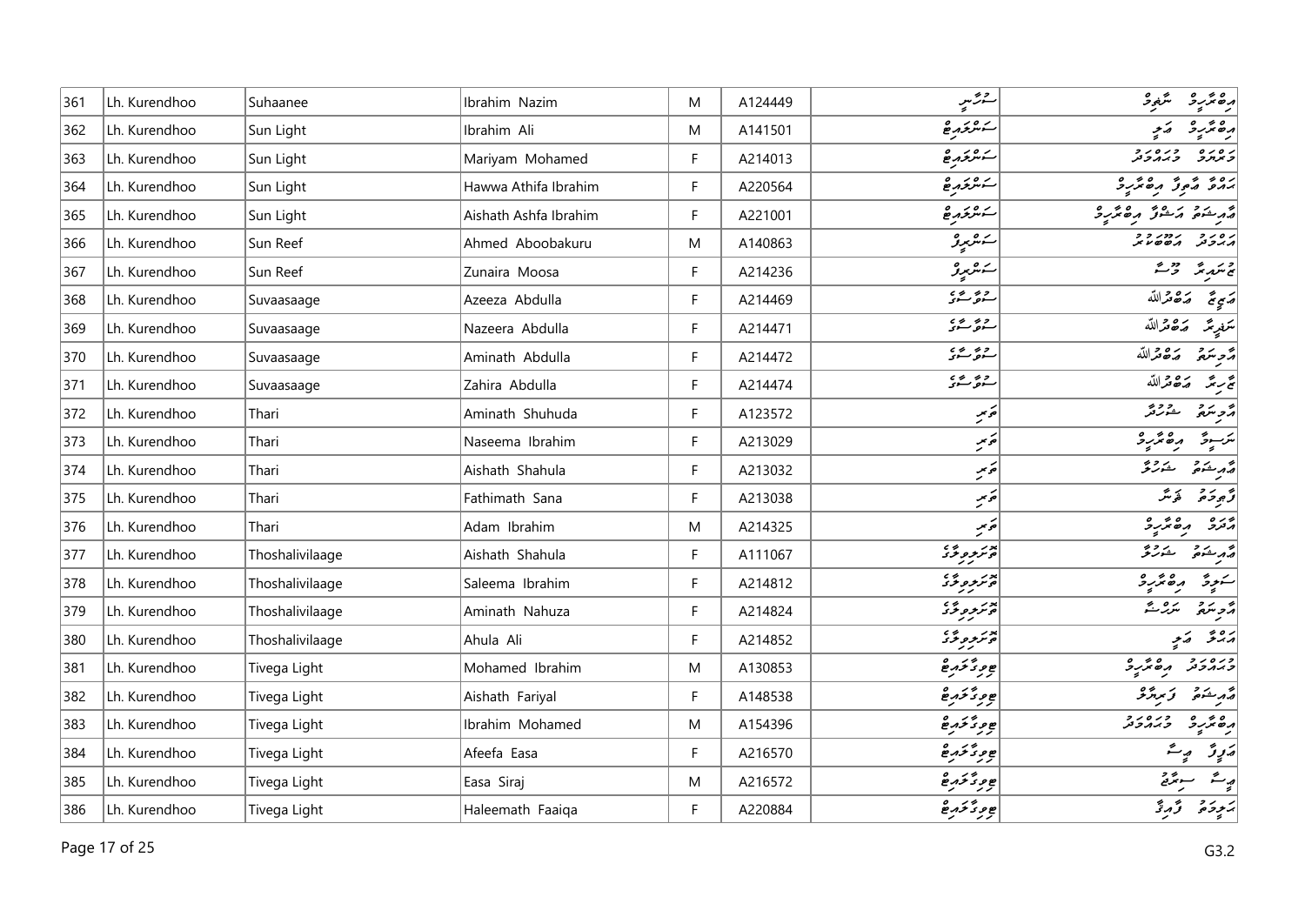| 387 | Lh. Kurendhoo | Tivega Light       | Ahmed Rizah                    | M | A254075 | ھ <i>و</i> د څرم ھ     | برور د پر پر پر                                                             |
|-----|---------------|--------------------|--------------------------------|---|---------|------------------------|-----------------------------------------------------------------------------|
| 388 | Lh. Kurendhoo | Tulip              | Abdul Raheem Abdulla           | M | A044537 | ھ پر بر د<br>س         | ره وه بر و بره دالله                                                        |
| 389 | Lh. Kurendhoo | Tulip              | Husna Usman                    | F | A213997 | ويرمرز                 | ا چې مشر ده نور شر                                                          |
| 390 | Lh. Kurendhoo | Tulip              | Abdulla Shifan Abdul Raheem    | M | A220648 | ھ پر مربر<br>مر        | رە داللە جوزىر مەدەبرە                                                      |
| 391 | Lh. Kurendhoo | Usha               | Abdulla Majid                  | M | A146953 | رژینگه                 | پره ټرالله گرم تر                                                           |
| 392 | Lh. Kurendhoo | Usha               | Hawwa Samaahath                | F | A213370 | رژیئه                  | برەپچ<br>سەۋىرە                                                             |
| 393 | Lh. Kurendhoo | Usha               | Shiyama Aboobakuru             | F | A215519 | رژینتر                 | 77777<br>شەدگر گر                                                           |
| 394 | Lh. Kurendhoo | Vaarey Villa       | Fathmath Sana                  | F | A214172 | ئۇتترە قر              | ا تو پر پر د<br>سە ئەس                                                      |
| 395 | Lh. Kurendhoo | <b>Valley Park</b> | Mohamed Abdulla                | M | A071636 | ءَ بِهِ بِرْ م         | وره رو ده دالله                                                             |
| 396 | Lh. Kurendhoo | <b>Valley Park</b> | Aminath Ibrahim                | F | A213827 | ءَ بِرِبُرٌ م          | ەھ تررى<br>ړ د سره                                                          |
| 397 | Lh. Kurendhoo | <b>Valley Park</b> | Fathimath Samaahath            | F | A214230 | ې په په ه<br>د په پېژن | سەۋىرە<br>ا توجو خر                                                         |
| 398 | Lh. Kurendhoo | <b>Valley Park</b> | Aishath Sama                   | F | A214232 | ې په په ه<br>د په پېژن | ۇ مەشقەمى<br>مەم<br>ستریخ                                                   |
| 399 | Lh. Kurendhoo | Venus              | Zulfa Ali                      | F | A214821 | و پرَ ٿ                | ج ع ق کام پر                                                                |
| 400 | Lh. Kurendhoo | Venus              | Hawwa Ajfan Abdul Qafoor       | F | A214988 | اءٍ يترقي              | נסט גבעם גם בסגמב<br>גרגע הבצית השתתהצית                                    |
| 401 | Lh. Kurendhoo | Venus              | Aminath Afa Abdul Qafoor       | F | A214990 | اءٍ يتربَّحه           | ם גב גם גם כסגדבב<br>גבייטם גצ גם בבובגציב                                  |
| 402 | Lh. Kurendhoo | Venus              | Ali Aisham Abdul Qafoor        | M | A221172 | ا <sub>حو</sub> يترتقم | د د مرد شو ماه ده د در د                                                    |
| 403 | Lh. Kurendhoo | Venus              | Mohamed Ausham Abdul<br>Oafoor | M | A221174 | ء ٍ سَرَتْہ            | وره ر د   ر د   ر ه   د ه د د د<br>و بر بر تر   بر بر شو د پر ه تر تر بر بر |
| 404 | Lh. Kurendhoo | Vidhuvaru          | Mohamed Abdulla                | M | A213519 | ءِ ترءَ تر             | وكصرالله<br>و ر ه ر د<br>تر برگرفر                                          |
| 405 | Lh. Kurendhoo | Vidhuvaru          | Asima Mohamed                  | F | A213526 | ءِ ترءَ تر             | و ره ر و<br><i>د ب</i> رگرفر<br>رژب پژ                                      |
| 406 | Lh. Kurendhoo | Vidhuvaru          | Naseema Hassan                 | F | A216428 | <sub>ح</sub> ترتر تر   | ىئرسىدى<br>برَسەمىر                                                         |
| 407 | Lh. Kurendhoo | Vidhuvaru          | Ahmed Asim                     | M | A221136 | ء ترتر تر              | پروژو<br>رژے ژ                                                              |
| 408 | Lh. Kurendhoo | White House        | Fathimath Suma                 | F | A220552 | ئەرەبەر م              | ا تو بر در<br>ا<br>ستریخ                                                    |
| 409 | Lh. Kurendhoo | Yaagoothuge        | Aishath Yoosuf                 | F | A069264 | ږ د د د ع<br>بر ړه د پ | أور مشكور المعرض والمحر                                                     |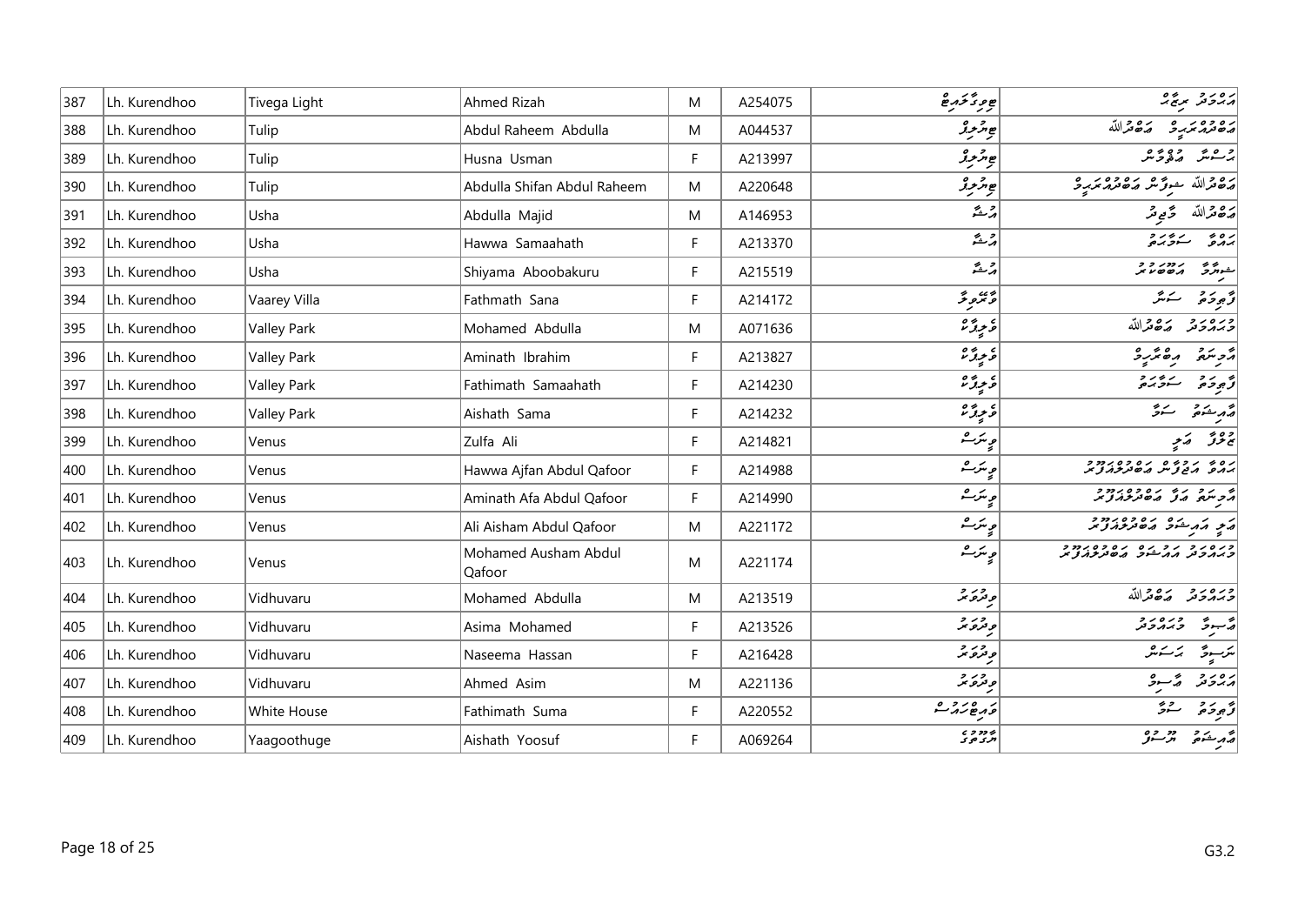## *w7qAn8m? sCw7mRo>u; wEw7mRw;sBo<*

| ' مرمر | 'يئرىثر: |
|--------|----------|
|        |          |
|        |          |
|        |          |

## *w7q9r@w7m> sCw7qHtFoFw7s; mAm=q7 w7qHtFoFw7s;*

| يئرمىش: | $^{\circ}$<br>. سر سر<br>$\cdot$ | $\circ$ $\sim$<br>-- | يئرمثر |
|---------|----------------------------------|----------------------|--------|
|         |                                  |                      |        |
|         |                                  |                      |        |
|         |                                  |                      |        |

| انترنثر: | $^{\circ}$ | يبرهر | $^{\circ}$<br>سرسر |
|----------|------------|-------|--------------------|
|          |            |       |                    |
|          |            |       |                    |
|          |            |       |                    |

| ىرتىر: | 。<br>سر سر | .,<br>مرسر |
|--------|------------|------------|
|        |            |            |
|        |            |            |
|        |            |            |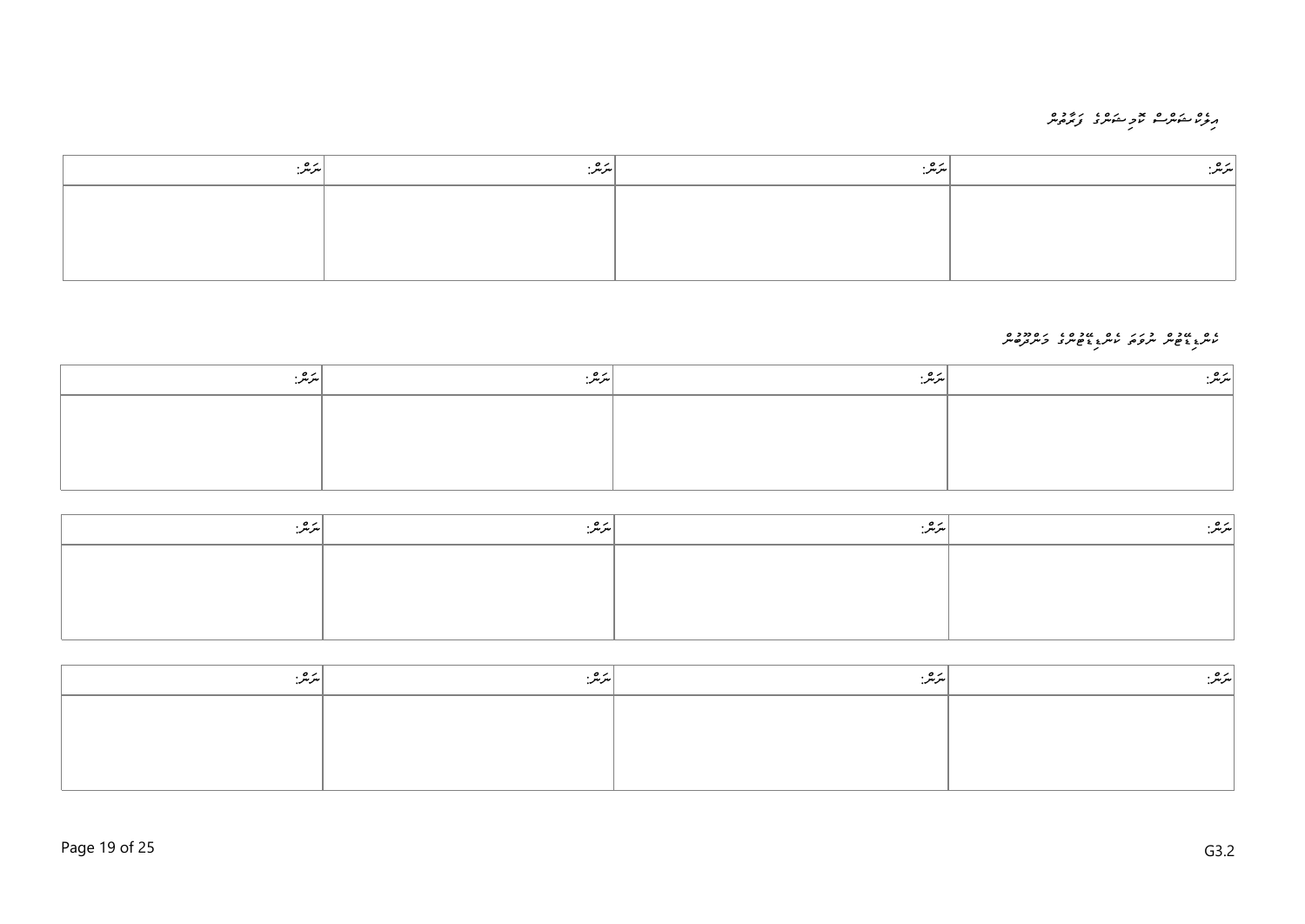| يزهر | $^{\circ}$ | ىئرىتر: |  |
|------|------------|---------|--|
|      |            |         |  |
|      |            |         |  |
|      |            |         |  |

| متريثر به | 。<br>'سرسر'۔ | يتزيترا | سرسر |
|-----------|--------------|---------|------|
|           |              |         |      |
|           |              |         |      |
|           |              |         |      |

| ىئرىتر. | $\sim$ | ا بر هه. | لىرىش |
|---------|--------|----------|-------|
|         |        |          |       |
|         |        |          |       |
|         |        |          |       |

| 。<br>مرس. | $\overline{\phantom{a}}$<br>مر مىر | يتريثر |
|-----------|------------------------------------|--------|
|           |                                    |        |
|           |                                    |        |
|           |                                    |        |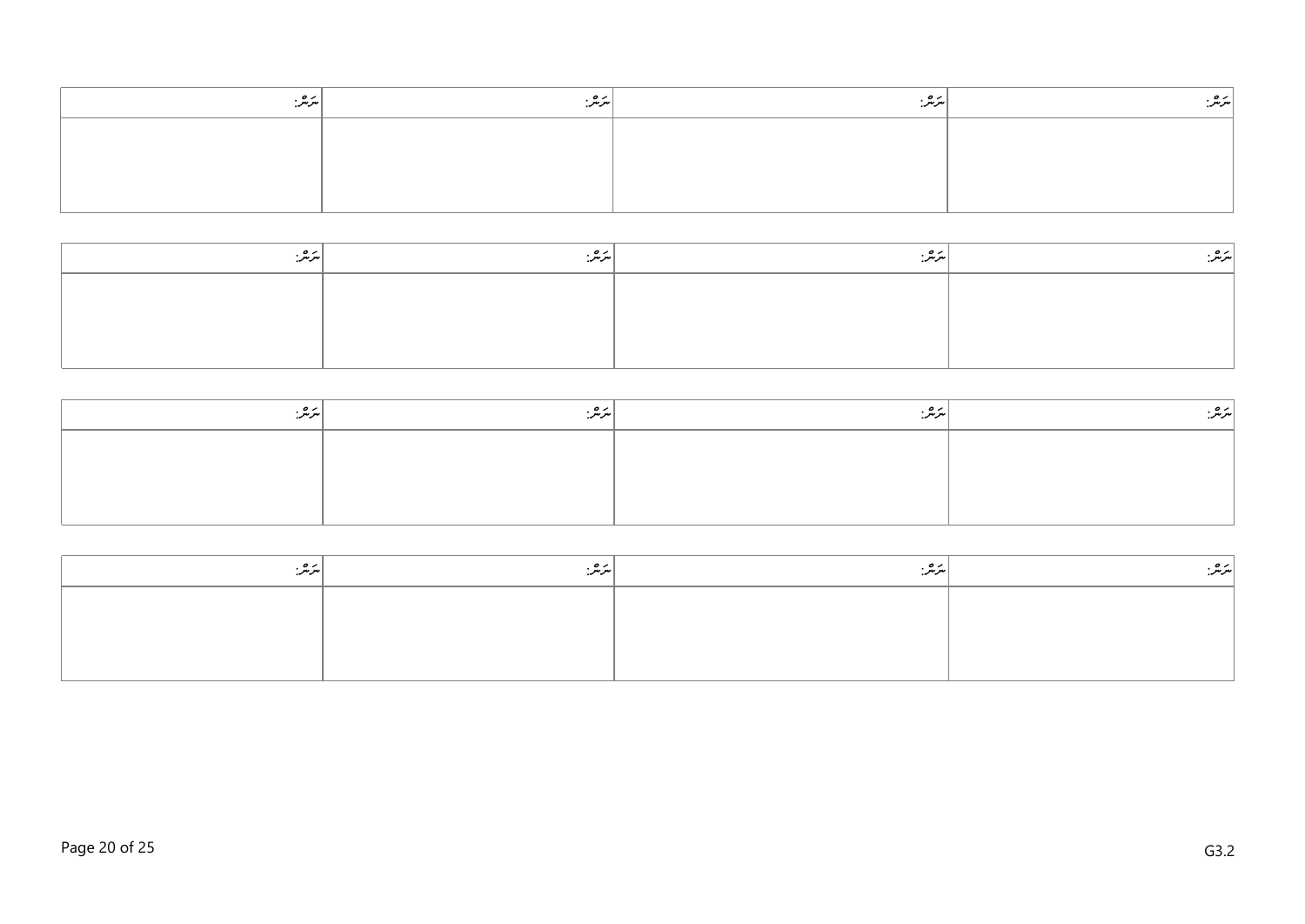| ير هو . | $\overline{\phantom{a}}$ | يرمر | اير هنه. |
|---------|--------------------------|------|----------|
|         |                          |      |          |
|         |                          |      |          |
|         |                          |      |          |

| ىر تىر: | $\circ$ $\sim$<br>" سرسر . | يبرحه | o . |
|---------|----------------------------|-------|-----|
|         |                            |       |     |
|         |                            |       |     |
|         |                            |       |     |

| 'تترنثر: | ر ه |  |
|----------|-----|--|
|          |     |  |
|          |     |  |
|          |     |  |

|  | . ه |
|--|-----|
|  |     |
|  |     |
|  |     |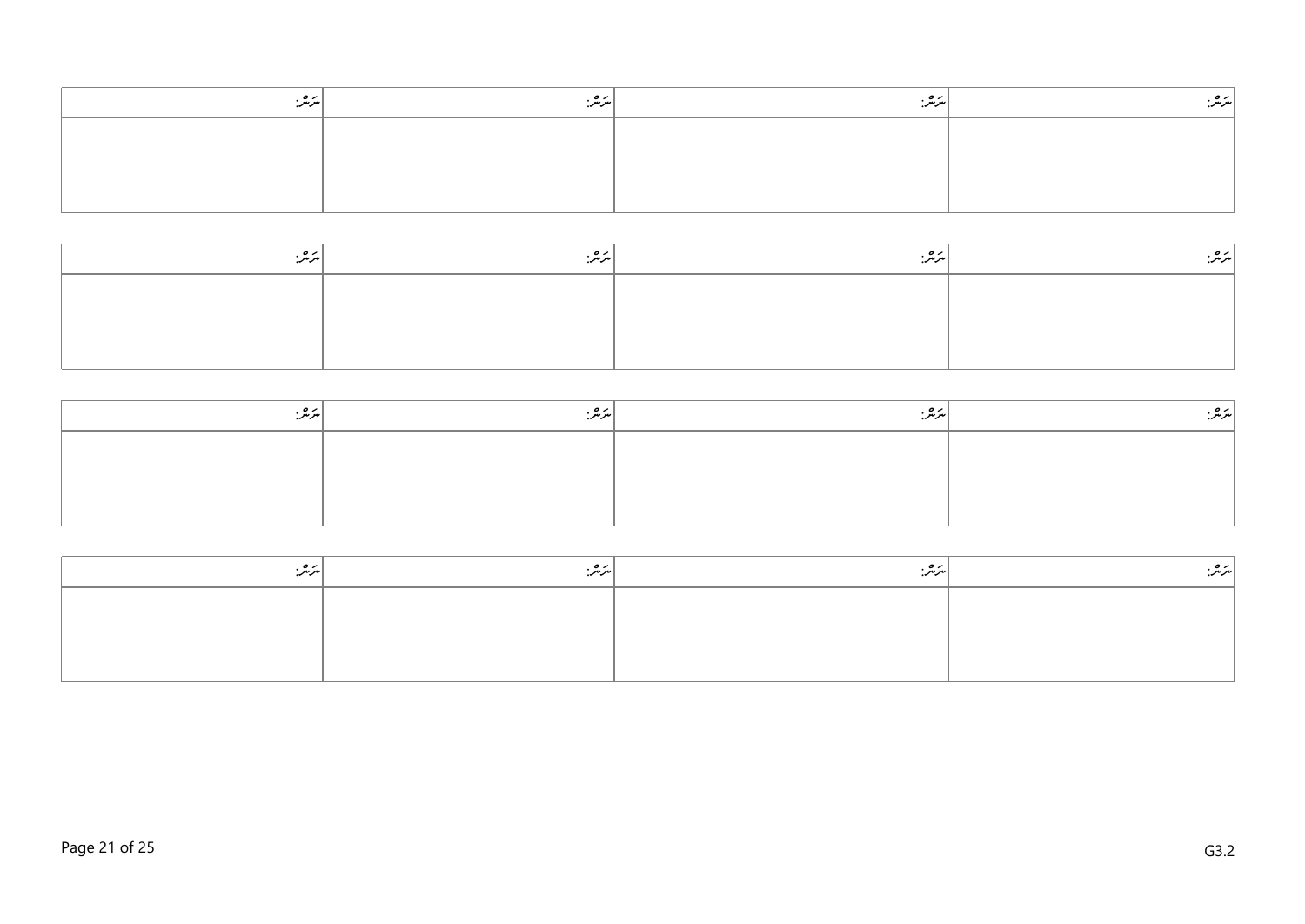| ير هو . | $\overline{\phantom{a}}$ | يرمر | اير هنه. |
|---------|--------------------------|------|----------|
|         |                          |      |          |
|         |                          |      |          |
|         |                          |      |          |

| ىر تىر: | $\circ$ $\sim$<br>" سرسر . | يبرحه | o . |
|---------|----------------------------|-------|-----|
|         |                            |       |     |
|         |                            |       |     |
|         |                            |       |     |

| 'تترنثر: | . .<br>يسمونس. |  |
|----------|----------------|--|
|          |                |  |
|          |                |  |
|          |                |  |

|  | . ه |
|--|-----|
|  |     |
|  |     |
|  |     |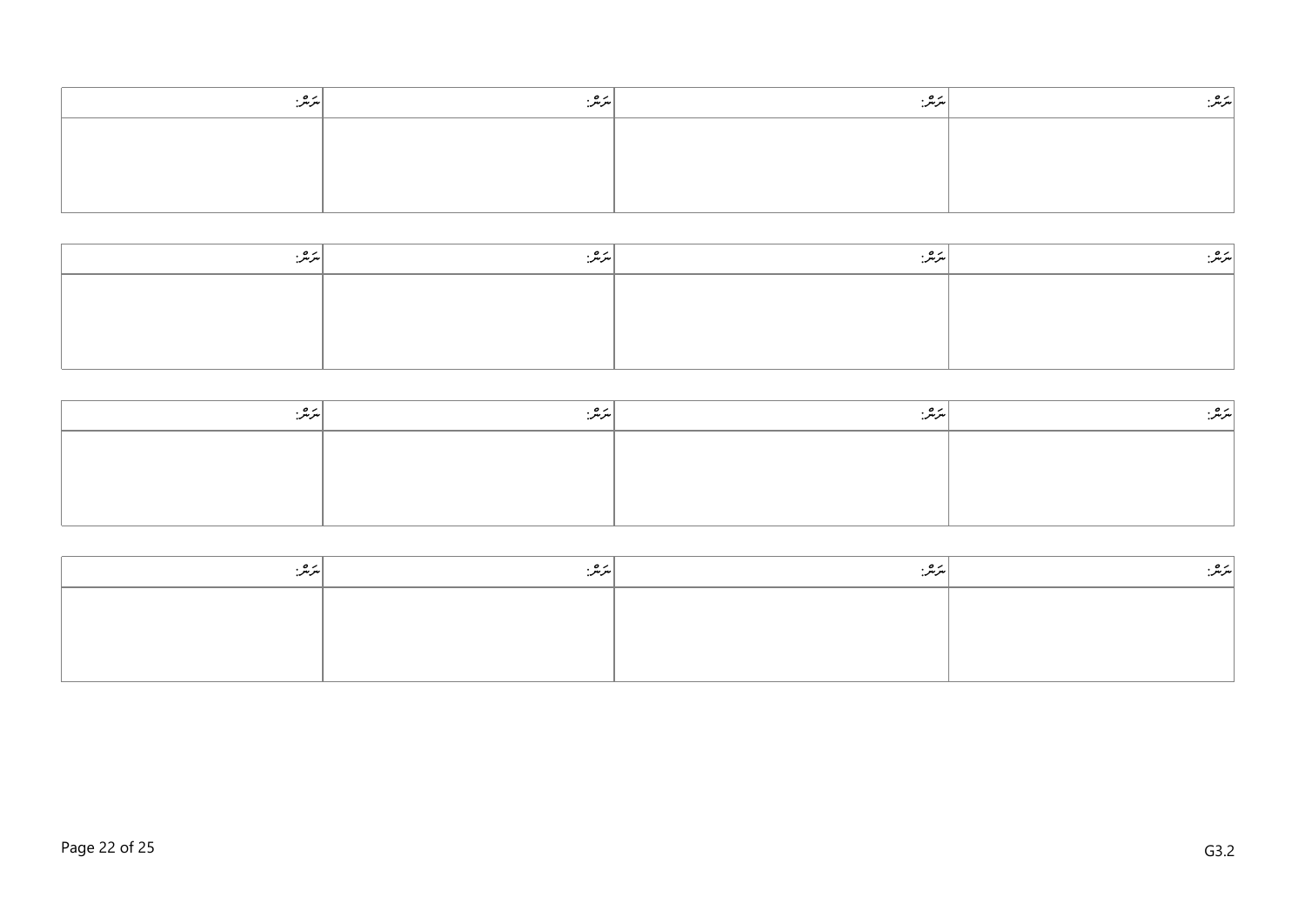| $\cdot$ | 。 | $\frac{\circ}{\cdot}$ | $\sim$<br>سرسر |
|---------|---|-----------------------|----------------|
|         |   |                       |                |
|         |   |                       |                |
|         |   |                       |                |

| يريثن | ' سرسر . |  |
|-------|----------|--|
|       |          |  |
|       |          |  |
|       |          |  |

| بر ه | . ه | $\sim$<br>سرسر |  |
|------|-----|----------------|--|
|      |     |                |  |
|      |     |                |  |
|      |     |                |  |

| 。<br>. س | ىرىىر |  |
|----------|-------|--|
|          |       |  |
|          |       |  |
|          |       |  |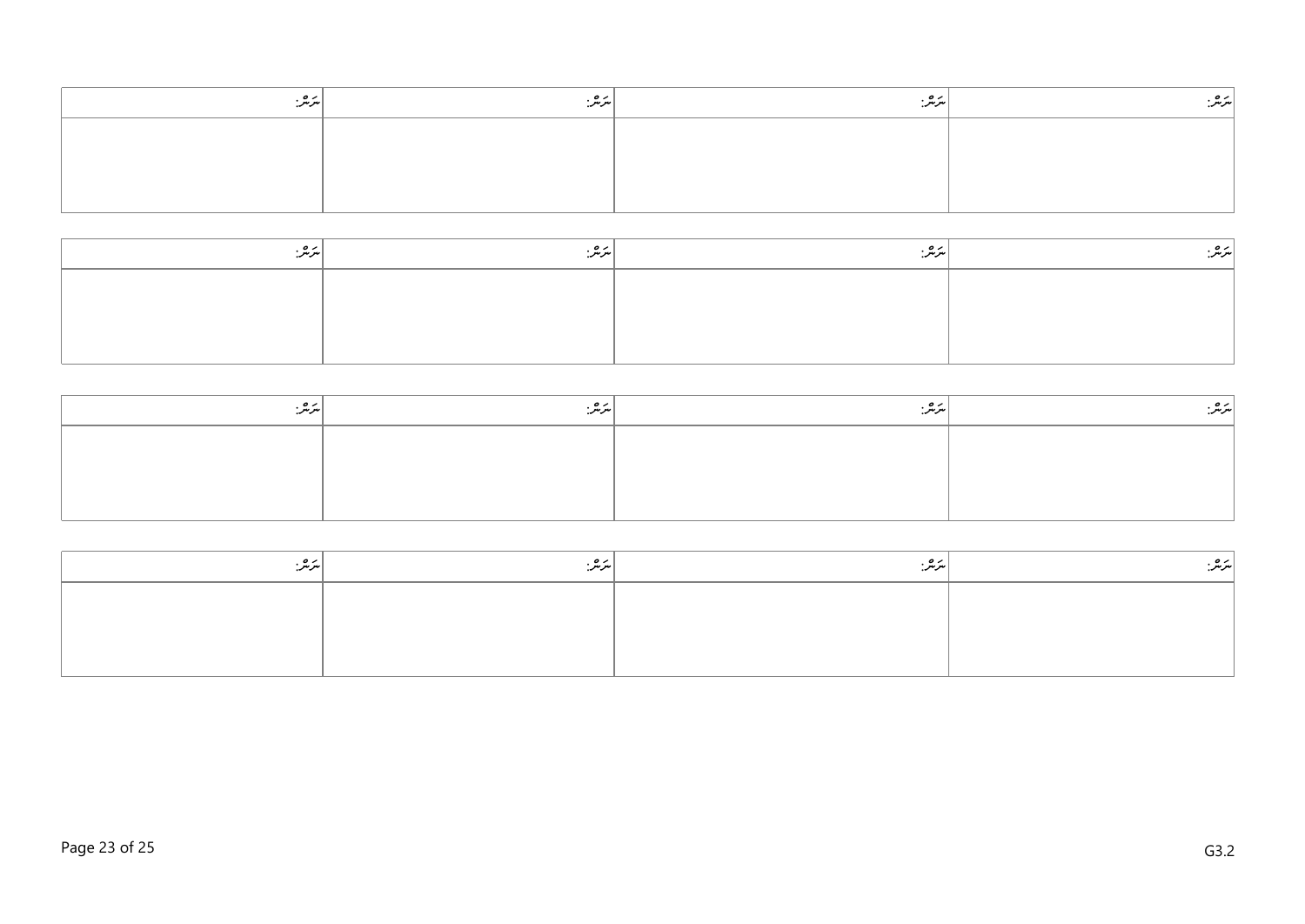| ير هو . | $\overline{\phantom{a}}$ | يرمر | اير هنه. |
|---------|--------------------------|------|----------|
|         |                          |      |          |
|         |                          |      |          |
|         |                          |      |          |

| ىر تىر: | $\circ$ $\sim$<br>" سرسر . | يبرحه | o . |
|---------|----------------------------|-------|-----|
|         |                            |       |     |
|         |                            |       |     |
|         |                            |       |     |

| انترنثر: | ر ه |  |
|----------|-----|--|
|          |     |  |
|          |     |  |
|          |     |  |

|  | . ه |
|--|-----|
|  |     |
|  |     |
|  |     |